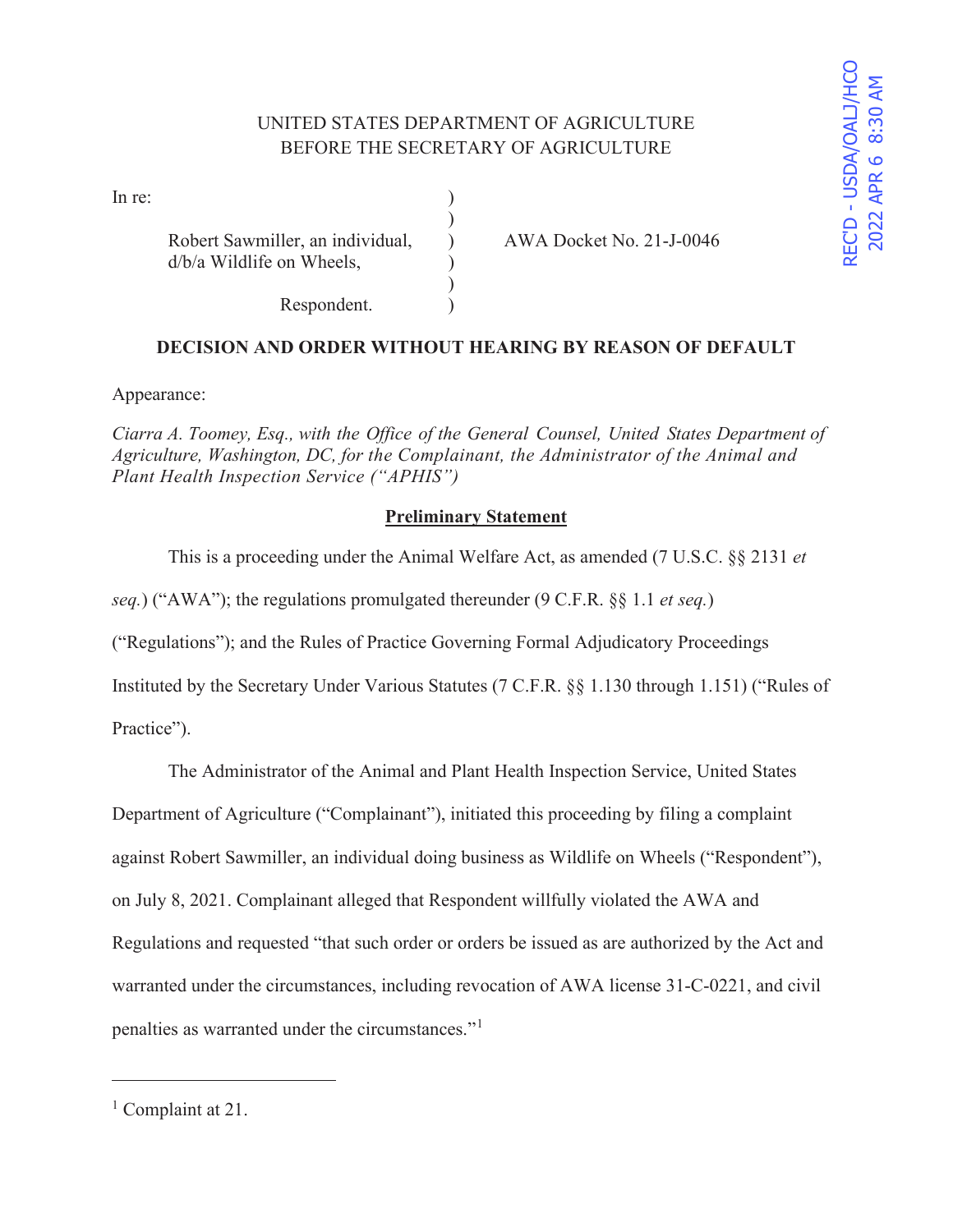Respondent was duly served with a copy of the Complaint and did not file an answer within the twenty-day period as prescribed by section 1.136 of the Rules of Practice (7 C.F.R. §  $1.136$ ).<sup>2</sup>

On December 7, 2021, I issued an order directing the parties to show cause ("Show

Cause Order"), not later than twenty days after that date, why default should not be entered against Respondent.<sup>3</sup>

On December 15, 2021, Complainant filed a proposed decision and order ("Proposed

Decision") and motion for adoption of decision and order by reason of default ("Motion for

Default") pursuant to section 1.139 of the Rules of Practice (7 C.F.R. § 1.139). Complainant now

seeks a cease-and-desist order, an order revoking AWA license 31-C-0221, and an assessment of

\$53,600 in civil penalties.<sup>4</sup>

Respondent failed to respond to the Show Cause Order and has not filed any objections to

 $2$  United States Postal Service records reflect that the Complaint was sent to Respondent via certified mail but returned to the Hearing Clerk's Office marked "unclaimed." In accordance with the Rules of Practice, the Hearing Clerk re-mailed the Complaint to Respondent via ordinary mail on August 20, 2021. 7 C.F.R. § 1.147(c); *see* 7 C.F.R. § 1.132. Respondent had twenty days from the date of service to file a response. 7 C.F.R. § 1.136(a). Weekends and federal holidays shall be included in the count; however, if the due date falls on a Saturday, Sunday, or federal holiday, the last day for timely filing shall be the following work day. 7 C.F.R. § 1.147(h). In this case, Respondent's answer was due on or before September 9, 2021. Respondent has not filed an answer.

<sup>&</sup>lt;sup>3</sup> The Show Cause Order also directed: "Unless the parties have agreed to a consent decision, Complainant's response shall be accompanied by: (1) a proposed decision and order and (2) a motion for adoption of that proposed decision and order in accordance with the provisions of 7 C.F.R. § 1.139." Show Cause Order at 2.

<sup>4</sup> Motion for Default at 2.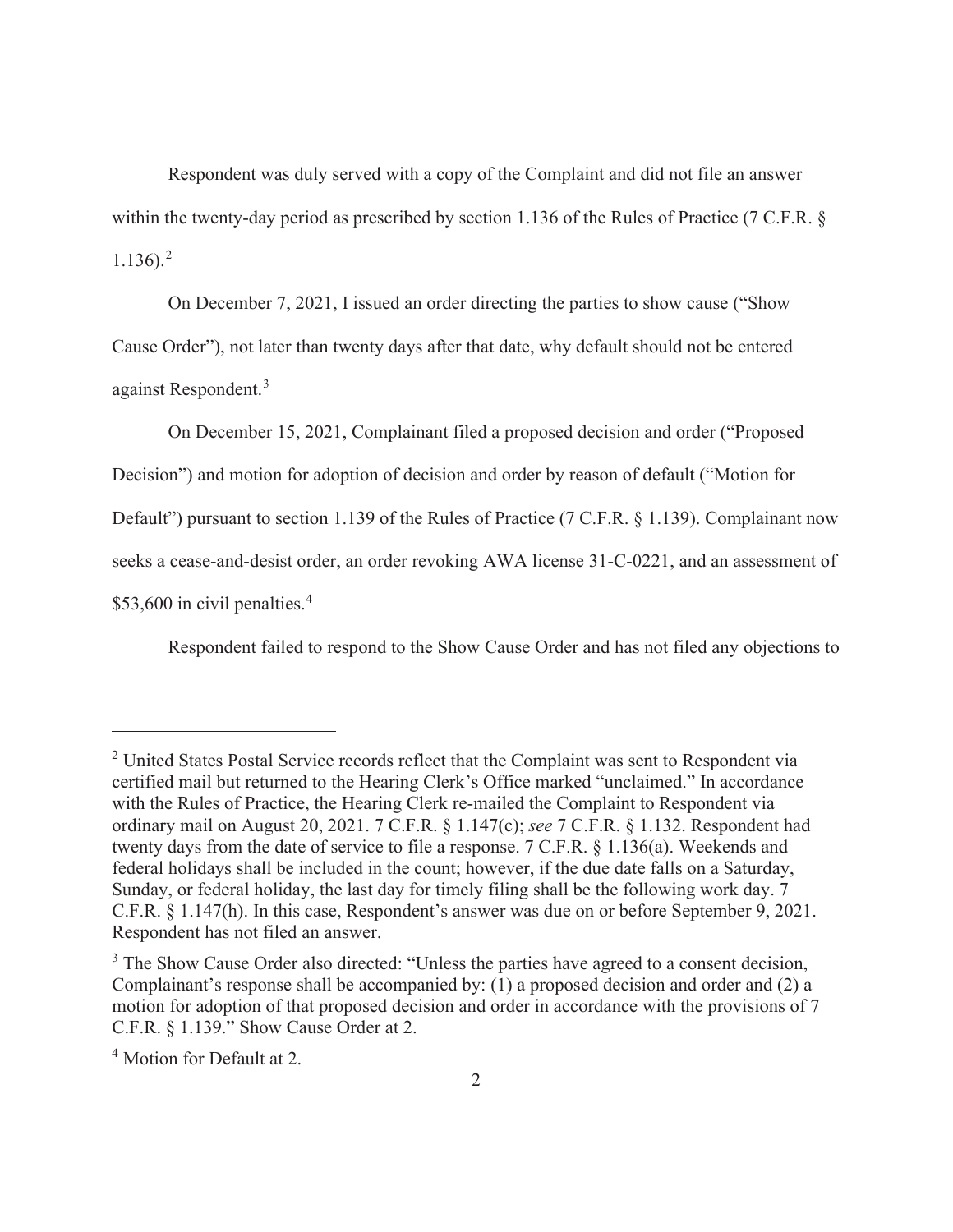Complainant's Motion for Default or Proposed Decision.<sup>5</sup>

 Failure to file a timely answer or failure to deny or otherwise respond to allegations in the Complaint shall be deemed, for purposes of this proceeding, an admission of the allegations in the Complaint, unless the parties have agreed to a consent decision.<sup>6</sup> Other than a consent decision, the Rules of Practice do not provide for exceptions to the regulatory consequences of an unfiled answer where, as in the present case, no meritorious objections have been filed.<sup>7</sup>

 As Respondent failed to answer the Complaint, and upon Complainant's motion for the issuance of a decision without hearing, this Decision and Order is issued without further procedure or hearing pursuant to section 1.139 of the Rules of Practice (7 C.F.R. § 1.139).

### **Findings of Fact**

1. Respondent Robert Sawmiller is an individual doing business as Wildlife on Wheels, whose mailing address is 16761 County Road 25a, Wapakoneta, OH 45895. At all times mentioned herein, Respondent was an exhibitor, as that term is defined in the Act and the Regulations.

<sup>&</sup>lt;sup>5</sup> United States Postal Service records reflect that Complainant's Motion for Default and Proposed Decision were sent to Respondent via certified mail but returned to the Hearing Clerk's Office marked "unclaimed." In accordance with the Rules of Practice, the Hearing Clerk remailed the Motion for Default and Proposed Decision to Respondent via ordinary mail on March 4, 2022. 7 C.F.R. § 1.147(c); *see* 7 C.F.R. § 1.132. Respondent had twenty days from the date of service to file objections thereto. 7 C.F.R. § 1.139. Weekends and federal holidays shall be included in the count; however, if the due date falls on a Saturday, Sunday, or federal holiday, the last day for timely filing shall be the following work day. 7 C.F.R. § 1.147(h). In this case, Respondent's objections were due on or before March 24, 2022. Respondent has not filed any objections.

 $6$  7 C.F.R. § 1.136(c).

<sup>7</sup> *See supra* note 4 and accompanying text.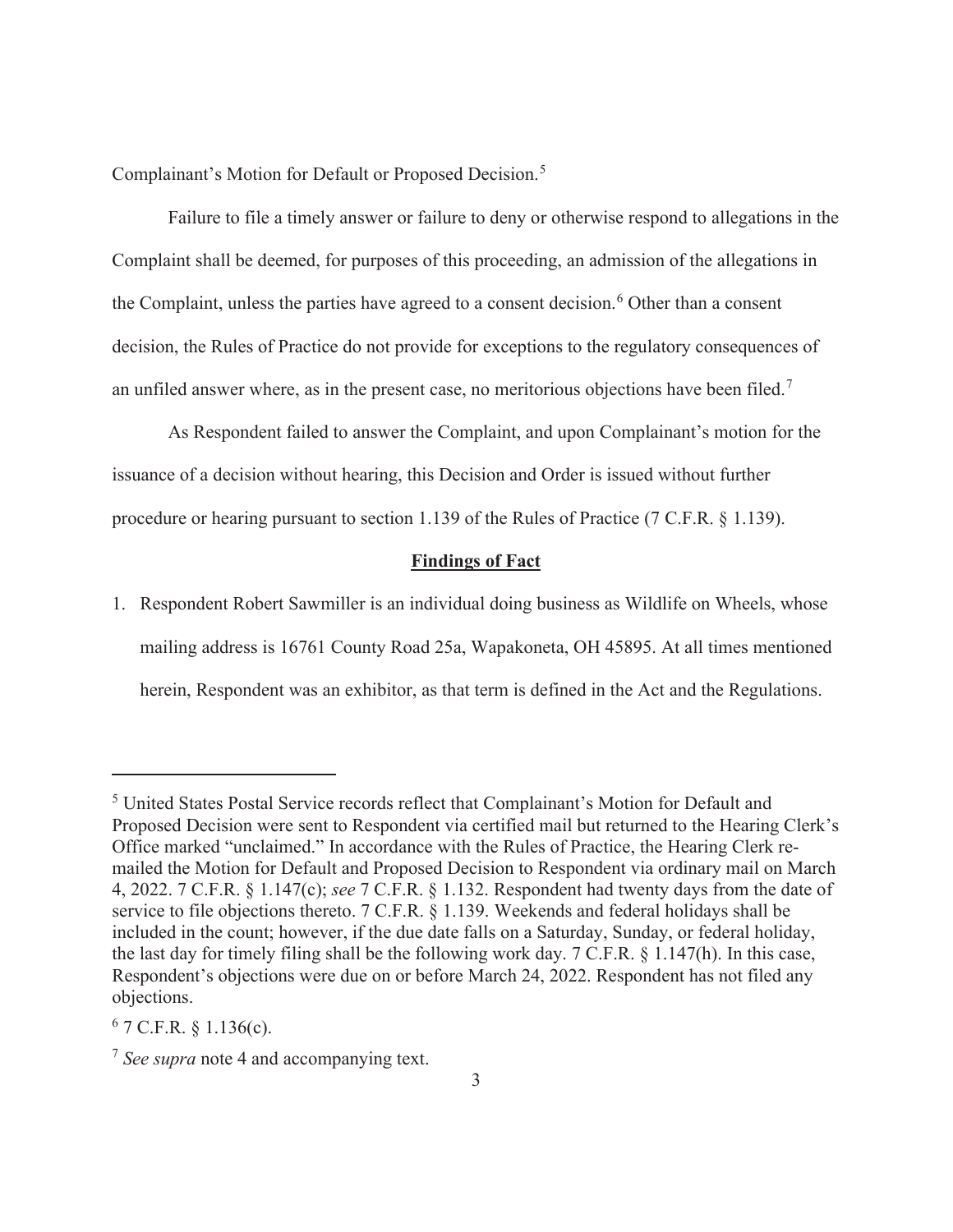Respondent has held AWA license 31-C-0221 as an "individual" since 2011. Respondent previously held AWA license 31-C-0083 from 1995 to 2011.

- 2. On February 26, 2021, the APHIS Administrator suspended AWA license 31-C-0221 for twenty-one days, pursuant to section 2149(a) of the AWA (7 U.S.C.  $\S$  2149(a)).
- 3. At all times material herein, Respondent owned and operated a moderately-sized business transporting wild and exotic animals to event sites for exhibition. Respondent maintains three licensed sites. Site 001 is located at 16761 County Road 25a, Wapakoneta, Ohio 45895. Site 002 is located in Portland, Indiana. APHIS approved Site 002 as an additional site on Respondent's AWA license on February 21, 2017. Further, Respondent has a travel site, which APHIS uses to conduct inspections when the Respondent is in travel status.
- 4. The gravity of the violations alleged in the Complaint is great. These violations include, *inter alia*: the repeated failure and/or refusal to provide access to APHIS inspectors for the purpose of conducting inspections to determine compliance with the AWA, Regulations, and standards issued under the AWA (9 C.F.R. Part 3) ("Standards"), and repeated failures to provide adequate housing and shelter; maintain proper required records; provide adequate veterinary care to animals; and handle animals carefully, resulting in harm and death to numerous animals.
- 5. Respondent has not shown good faith. On January 19, 2011 and January 10, 2012, APHIS issued Respondent official warnings for serious violations identified during inspections that took place from December 2010 to March 2011. Despite having been advised on multiple occasions by APHIS of noncompliance, Respondent continued to fail to comply with the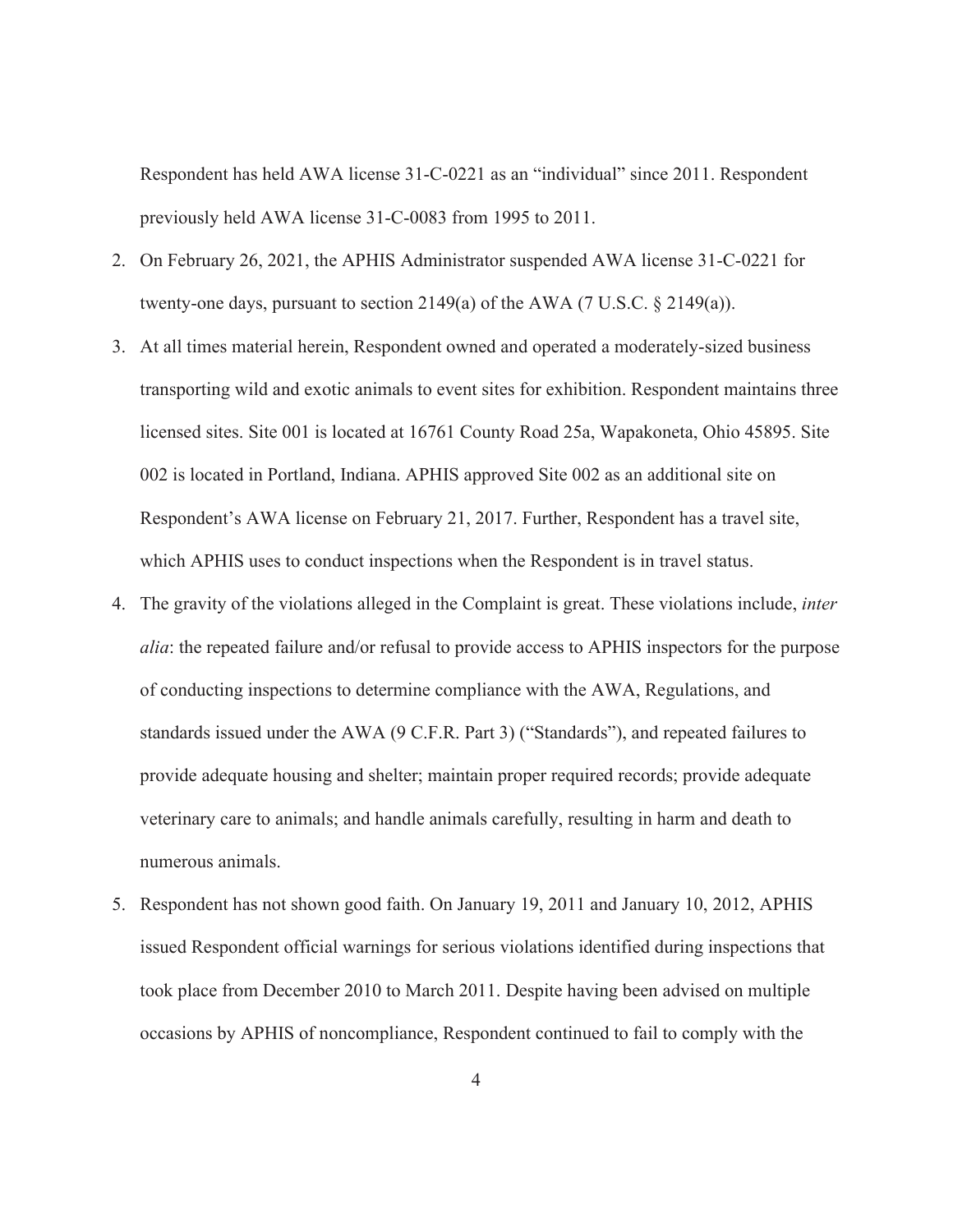minimum requirements. Further, Respondent is consistently uncooperative with APHIS officials, employs delay tactics to avoid inspections and interviews, withholds records, and regularly refuses to answer APHIS's questions concerning the care, treatment, location, and ownership of the animals in his possession and subject to the AWA. For instance, during a routine inspection at Site 001 on August 15, 2018, Respondent claimed that two coyotes, an arctic fox, two red foxes, three bobcats, and a wolf hybrid pup located at the facility were his personal pets and exempt from inspection. On a subsequent inspection, APHIS inspectors discovered a disposition record, dated September 30, 2018, showing Respondent sold two bobcats despite previously telling inspectors they were not for regulated activity. Further, on or about December 4, 2019, Respondent transported five brown bears and two cougars from Cricket Hollow Zoo in Iowa to his facility in Ohio (Site 001). On March 4, 2020, during a routine inspection of Site 001, Respondent failed to disclose to APHIS officials that he maintained three of the five brown bears<sup>8</sup> at his Ohio facility, thus evading inspection of those animals.

6. On March 13, 2020, the Ohio Department of Agriculture cited Respondent for illegal possession of dangerous wild animals without a valid permit or exemption and import violations and seized the three bear cubs hidden at Respondent's facility.

<sup>&</sup>lt;sup>8</sup> The two adult brown bears died during transport from Iowa to Ohio.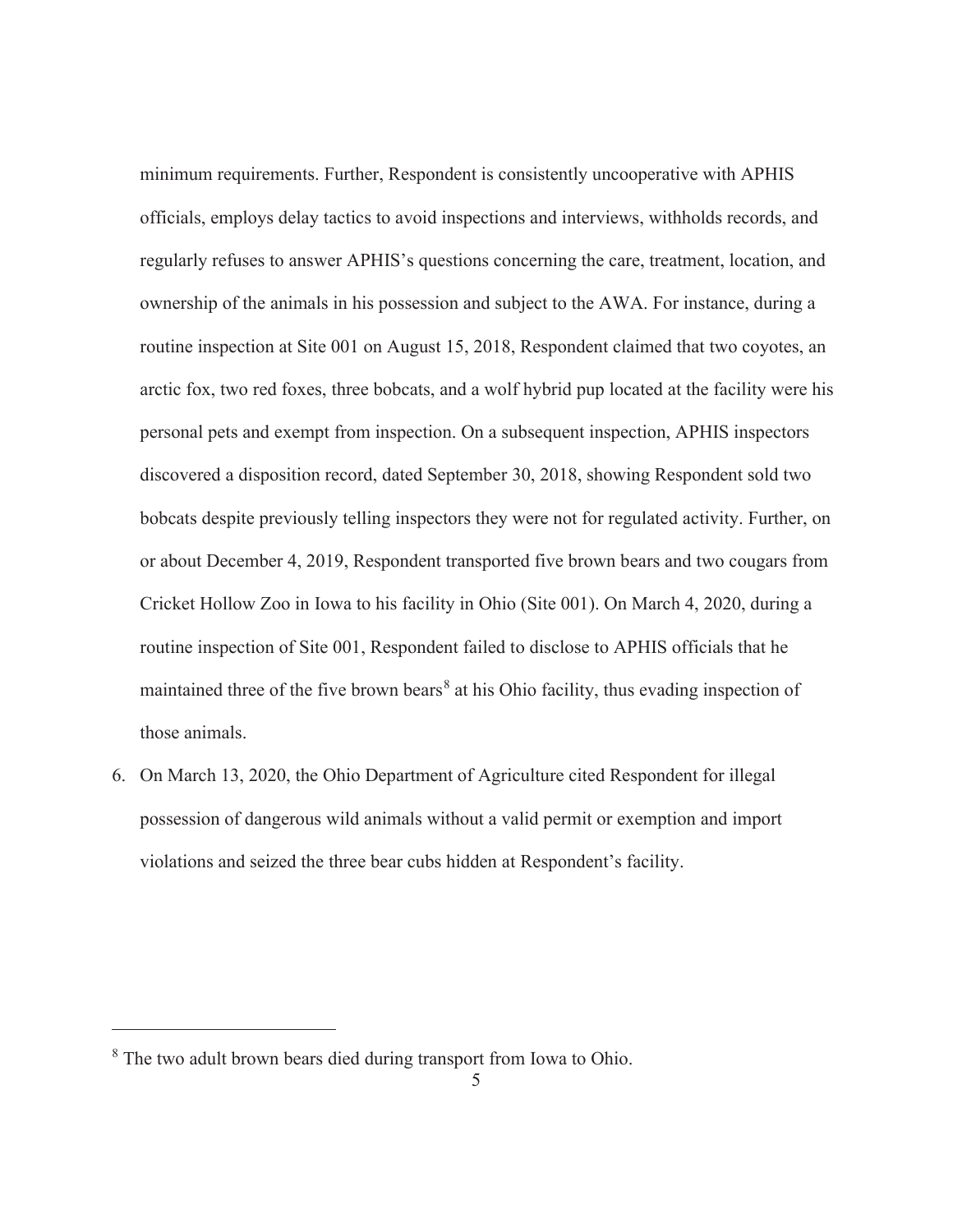- 7. On February 19, 2021, APHIS confiscated seven bears and one cougar, pursuant to section 16(a) of the AWA (7 U.S.C. § 2146(a)) and section 2.129 of the Regulations (9 C.F.R. § 2.129), for Respondent's failure to provide adequate and necessary care to those animals.
- 8. By letter dated February 26, 2021, pursuant to 7 U.S.C. § 2149, APHIS suspended AWA

license 31-C-0221 for twenty-one days. The suspension letter stated:

We are taking this action because we have reason to believe that you have willfully violated, inter alia, sections 2.40(b)(2), 2.75(b), 2.125, 2.126(a)(4), 2.131(b)(1), of the regulations issued under the AWA (9 C.F.R. Part 2)(Regulations), and failed to meet the minimum standards for animals (9 C.F.R. Part 3)(Standards), specifically 9 C.F.R. §§ 3.125(a), 3.125(c), 3.127(b), 3.127(d), 3.128, 3.129, and 3.130…It is a violation of the Regulations to buy, sell, transport, exhibit, or deliver for transportation, any "animal," as that term is defined in the Act and the Regulations, during the period of suspension. 9 C.F.R.  $\S 2.10(c)$ . This prohibition applies to you and to any employee, agent or other person acting on your behalf. Failure to comply with this prohibition may subject you to sanctions authorized by the Act. 7 U.S.C. § 2149.

#### **Conclusions**

- 1. The Secretary of Agriculture has jurisdiction in this matter.
- 2. On or about the following dates, Respondent Robert Sawmiller, an individual doing business as Wildlife on Wheels, willfully violated the veterinary care regulations (9 C.F.R. §§ 2.40 *et*

*seq.*) as specified below:

a. September 6, 2016. Respondent failed to establish and maintain programs of adequate veterinary care that included the availability of appropriate facilities, personnel, equipment, and services, the use of appropriate methods to prevent, control, diagnose, and treat diseases and injuries, and adequate guidance to personnel involved in the care and use of animals, and specifically, Respondent's program of veterinary care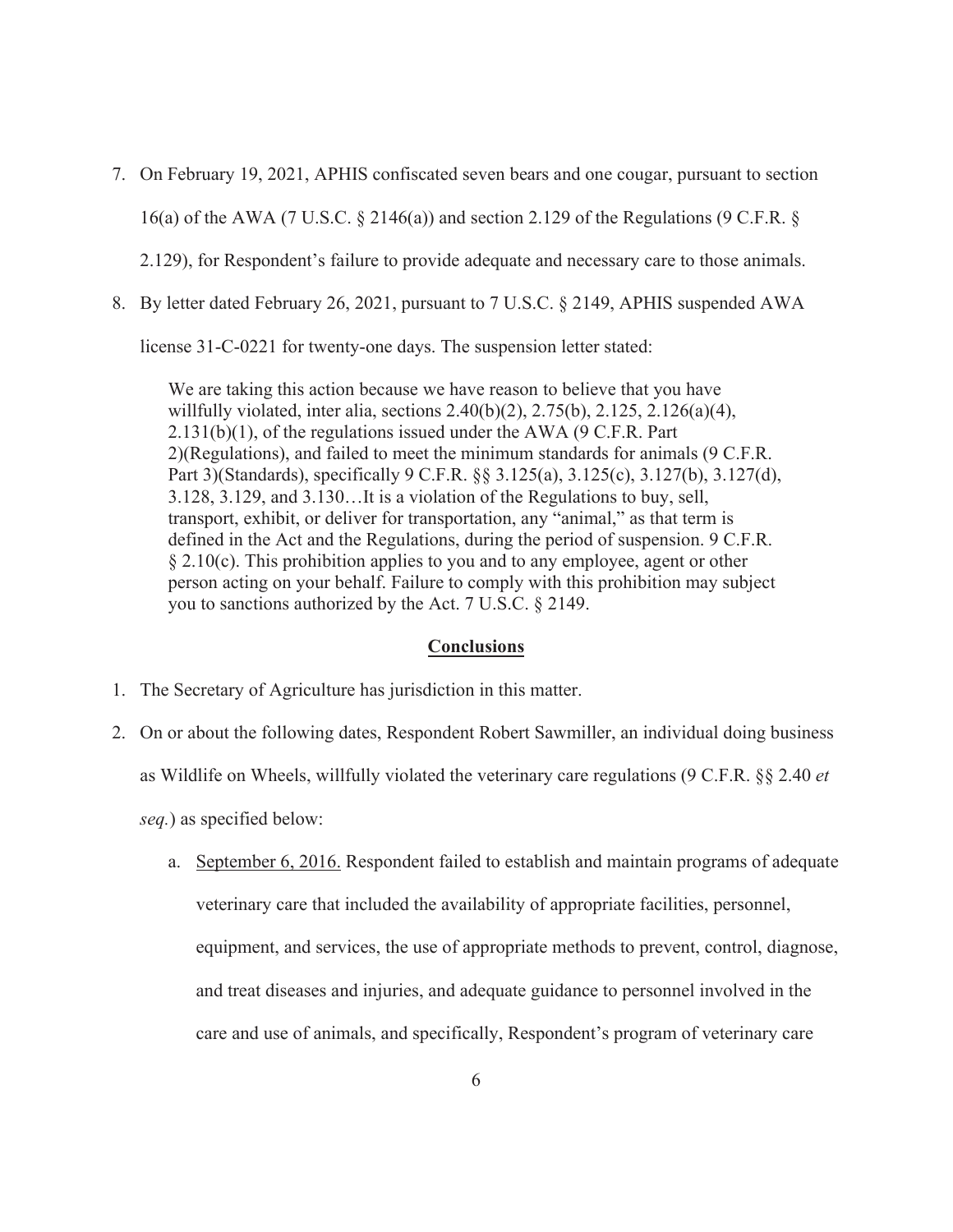was outdated, incomplete, and failed to ensure the facility has accurate guidance to provide adequate veterinary care to the animals.  $9 \text{ C.F.R. }$  §§ 2.40(a), 2.40(b)(2),  $2.40(b)(3)$ ,  $2.40(b)(4)$ .

- b. March 4, 2020. Respondent failed to have an attending veterinarian provide adequate veterinary care to his animals and to establish and maintain programs of adequate veterinary care that included daily observation and communication with Respondent's attending veterinarian, and specifically, inspectors observed a female brown bear chewing on an old metal water receptacle with sharp, jagged edges, which cut her lower lip. 9 C.F.R. §§ 2.40(b)(2), 2.40(b)(3).
- c. March 4, 2020. Respondent failed to have an attending veterinarian provide adequate veterinary care to his animals and to establish and maintain programs of adequate veterinary care that included daily observation and communication with Respondent's attending veterinarian, and specifically, Respondent failed to communicate to the attending veterinarian a cougar whose incessant pacing caused the cougar to repeatedly brush his face against the wire panel of the enclosure, causing him to suffer from two open, reddened, and raw hairless patches on both sides of his face. 9 C.F.R.  $\S$  $\S$  2.40(b)(2), 2.40(b)(3).
- d. February 17, 2021. Respondent failed to have an attending veterinarian provide adequate veterinary care to his animals and to establish and maintain programs of adequate veterinary care that included daily observation, and communication with Respondent's attending veterinarian, and specifically, Respondent failed to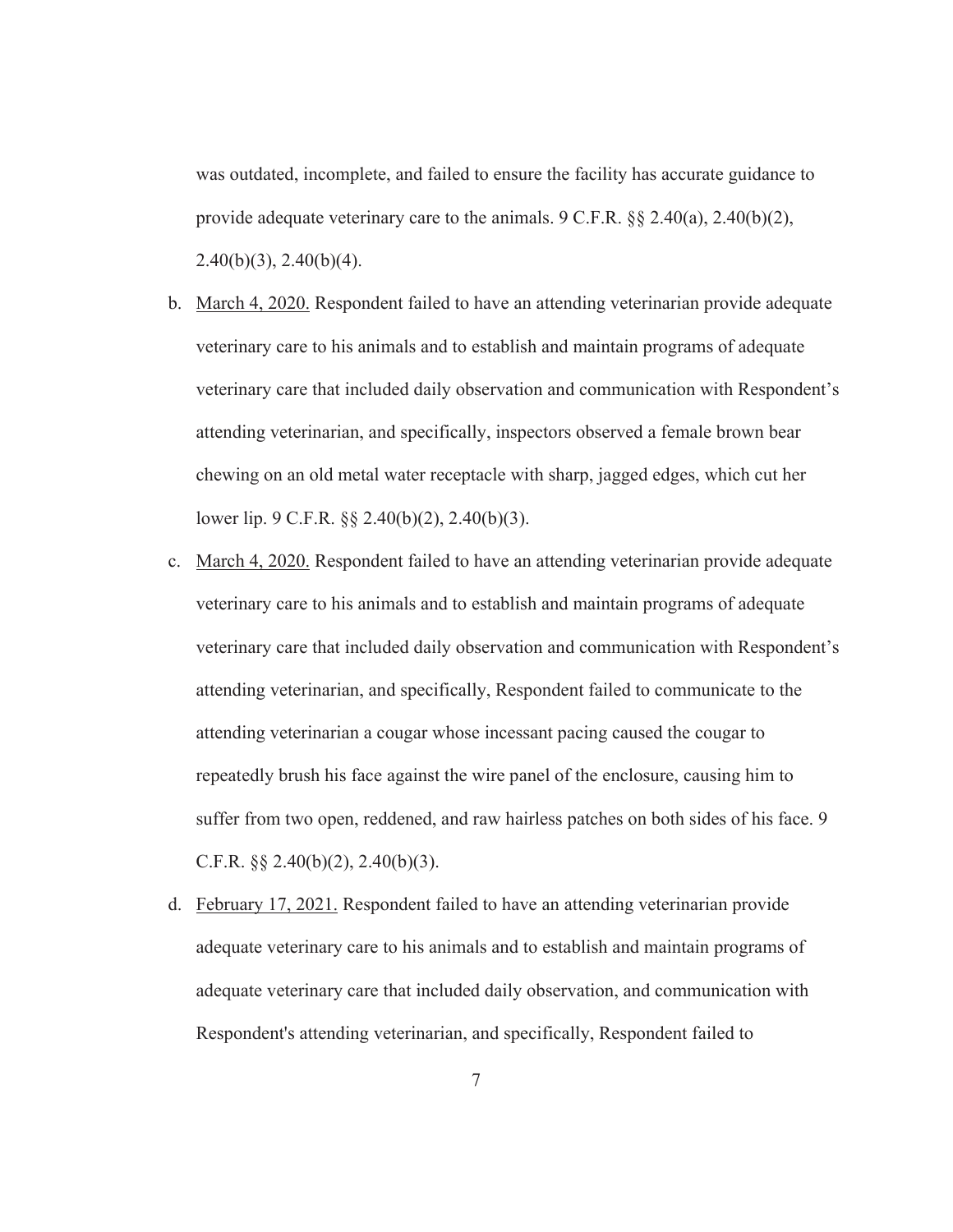communicate to the attending veterinarian concerning a dehydrated cougar with its ribs and vertebrae easily visible and an intermittent shaking each of its paws when ambulatory. 9 C.F.R. §§ 2.40(b)(2), 2.40(b)(3).

- 3. On or about October 16, 2019 and March 4, 2020, Respondent willfully violated the Regulations (9 C.F.R.  $\S 2.50(c)$ ) by failing to identify dogs as required. 9 C.F.R.  $\S 2.50(c)(2)$ .
- 4. On or about October 16, 2019, and March 4, 2020, Respondent willfully violated the Regulations by failing to maintain accurate and complete records of the acquisition and disposition of dogs (wolf hybrids), as required. 9 C.F.R. § 2.75(a).
- 5. On or about March 4, 2020, Respondent willfully violated the Regulations by failing to make, keep, and maintain records or forms that fully and correctly disclosed the acquisition of five bears that were transported and transferred from a facility in Iowa to his facility and the disposition of one coyote, one North American badger, and two bears. 9 C.F.R. § 2.75(b).
- 6. On or about February 17, 2021, Respondent willfully violated the Regulations by failing to make, keep, and maintain records or forms that fully and correctly disclosed the disposition and acquisition of animals. 9 C.F.R. § 2.75(b).
- 7. On or about March 9, 2021, Respondent willfully violated the Regulations by failing to make, keep, and maintain records or forms that fully and correctly disclosed the acquisition of one coyote and the disposition of three wolf hybrids, two Labrador retriever puppies, and one fox. 9 C.F.R. § 2.75(b).
- 8. On or about November 27, 2018, June 26, 2019, February 18, 2020, and February 19, 2020, Respondent willfully violated the Act and the Regulations, 7 U.S.C. § 2146(a), 9 C.F.R. §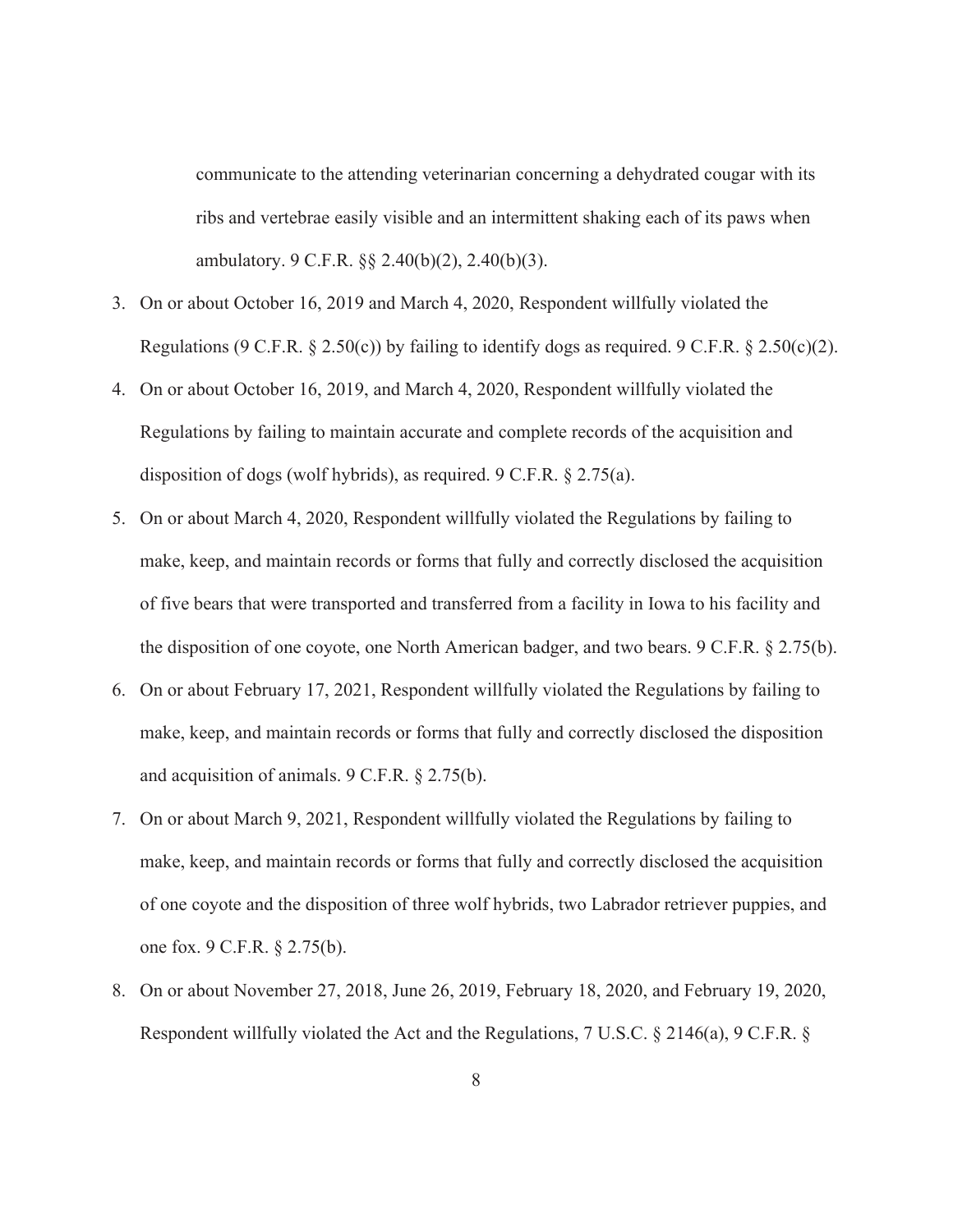2.126(b), by failing to permit APHIS inspectors to conduct an inspection of his records, and/or failing to have a responsible person available to provide APHIS inspectors with access to the facility's records at his Indiana facility (Site 002).

- 9. On or about February 17, 2021, Respondent failed to provide APHIS officials with access to the buildings and premises where animals are housed, preventing APHIS officials from determining compliance with the Act and Regulations, in willful violation of the Act and the Regulations (7 U.S.C. § 2146(a); 9 C.F.R. § 2.126(a)(4)). Specifically, Respondent refused APHIS entry into the bear cubs' housing facility at Site 002 to evaluate the housing, heating, and feeding of these animals.
- 10. On or about February 17, 2021, Respondent failed to provide to the APHIS inspectors information concerning the husbandry of the animals at the facility, and specifically, as to the bear cubs, Respondent refused to provide dietary and housing information, as well as an explanation as to why Respondent separated the cubs from each other. Respondent further refused to answer if bedding had been cleaned in any of the animal shelters at the facility since February 2, 2021; refused to answer other husbandry questions about feeding and cleaning; and refused APHIS officials permission to discuss the daily care for the cubs and the adult animals with their caretakers in willful violation of section 2.125 of the Regulations. 9 C.F.R. § 2.125.
- 11. On or about February 18, 2020, February 19, 2020, and February 16, 2021, Respondent willfully violated the Act and the Regulations, 7 U.S.C. § 2146(a), 9 C.F.R. § 2.126(b), by failing to permit APHIS inspectors to conduct an inspection of his records, and/or failing to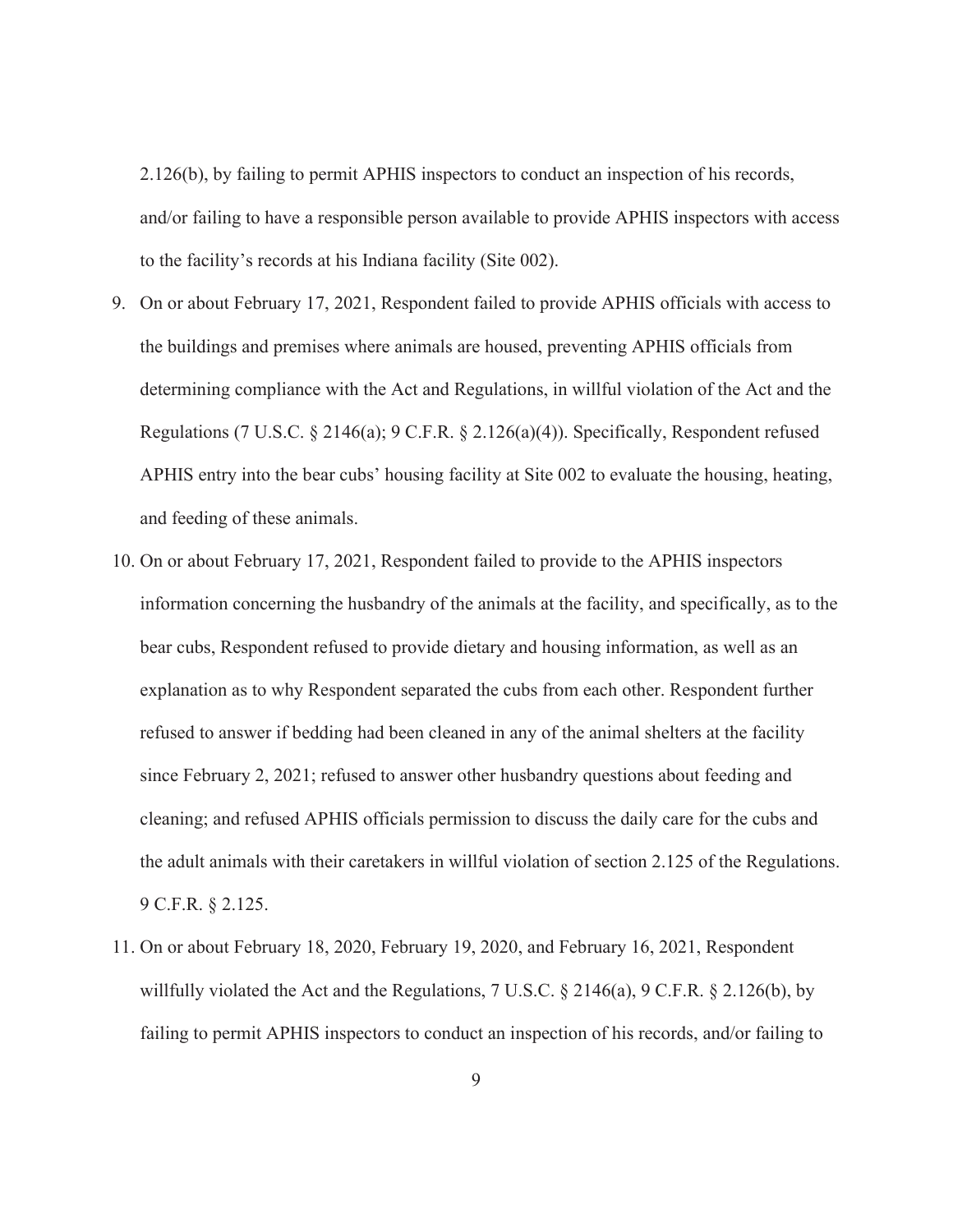have a responsible person available to provide APHIS inspectors with access to the facility's records at his Ohio facility (Site 001).

- 12. On August 19, 2019, Respondent willfully violated the Regulations by exhibiting animals at locations (in Michigan, Ohio, and Wisconsin) other than Respondent's facilities, and housing those animals overnight at those locations without having timely submitted a complete and accurate itinerary to APHIS in willful violation of 9 C.F.R. § 2.126(c).
- 13. On October 16, 2019, Respondent willfully violated the Regulations by failing to timely submit an accurate and complete travel itinerary for an exhibit in Imlay City, MI in willful violation of 9 C.F.R. § 2.126(c).
- 14. On March 4, 2020, Respondent willfully violated the Regulations by failing to timely submit an accurate and complete travel itinerary for an exhibit in Des Moines, IA in willful violation of 9 C.F.R. § 2.126(c).
- 15. On or about the following dates, Respondent willfully violated the handling Regulations (9 C.F.R. § 2.131):
	- a. August 8, 2016. Respondent failed to demonstrate adequate experience, knowledge, or training to handle an adult cougar and two adult bears in willful violation of 9 C.F.R. § 2.131(a).
	- b. November 1, 2016. Respondent failed to demonstrate adequate experience knowledge, and training to handle large wild and/or exotic animals in willful violation of 9 C.F.R. § 2.131(a).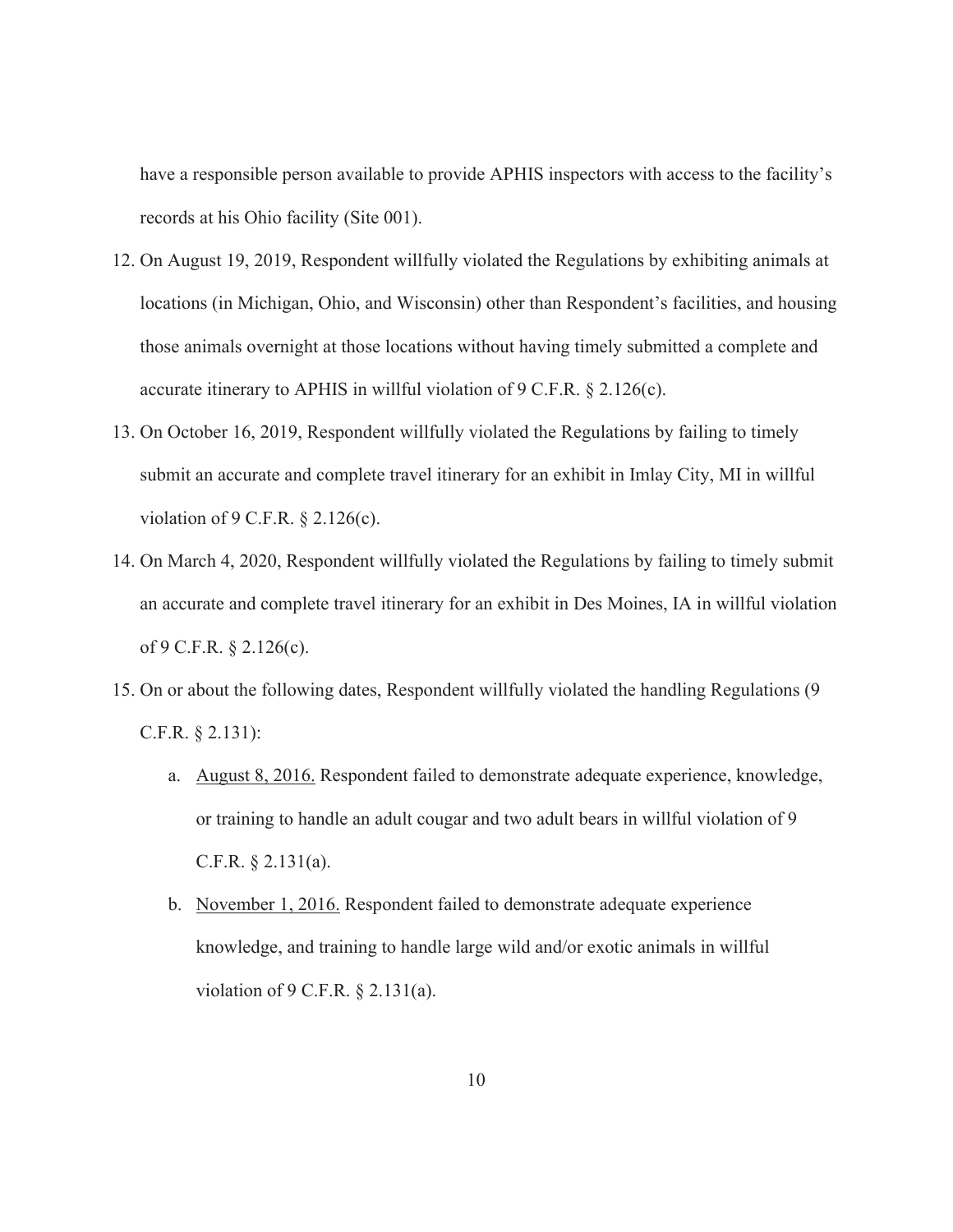- c. March 4, 2020. Respondent failed to handle two bears as carefully as possible in a manner that does not cause trauma, behavioral stress, physical harm, or unnecessary discomfort, and specifically, two brown bears Respondent picked up from a facility in Iowa destined for Ohio died in transport. 9 C.F.R. § 2.131(b).
- d. March 4, 2020. Respondent failed to handle two cougars as carefully as possible in a manner that does not cause trauma, behavioral stress, physical harm, or unnecessary discomfort, and specifically, the cougars were housed in an approximately twelve foot by fifteen foot enclosure situated between an enclosure housing another cougar on one side and two brown bear cubs on the other side, with no visual separation between these animals. One cougar had two open, reddened, raw, hairless patches on either side of its face and was repeatedly pacing the sides of the enclosure with its face brushing up against the welded wire panel enclosure fencing. 9 C.F.R. § 2.131(b).
- e. January 26, 2021. Respondent failed to handle three adult brown bears, two juvenile brown bears, and one adult black bear as carefully as possible in a manner that does not cause trauma, behavioral stress, physical harm, or unnecessary discomfort, and specifically, the three adult brown bears were locked in metal barrels that measured approximately four feet wide by five to six feet long; the two juvenile brown bears were locked in together in a metal barrel that measured approximately four feet wide by five feet long; and the female black bear was locked in a metal barrel that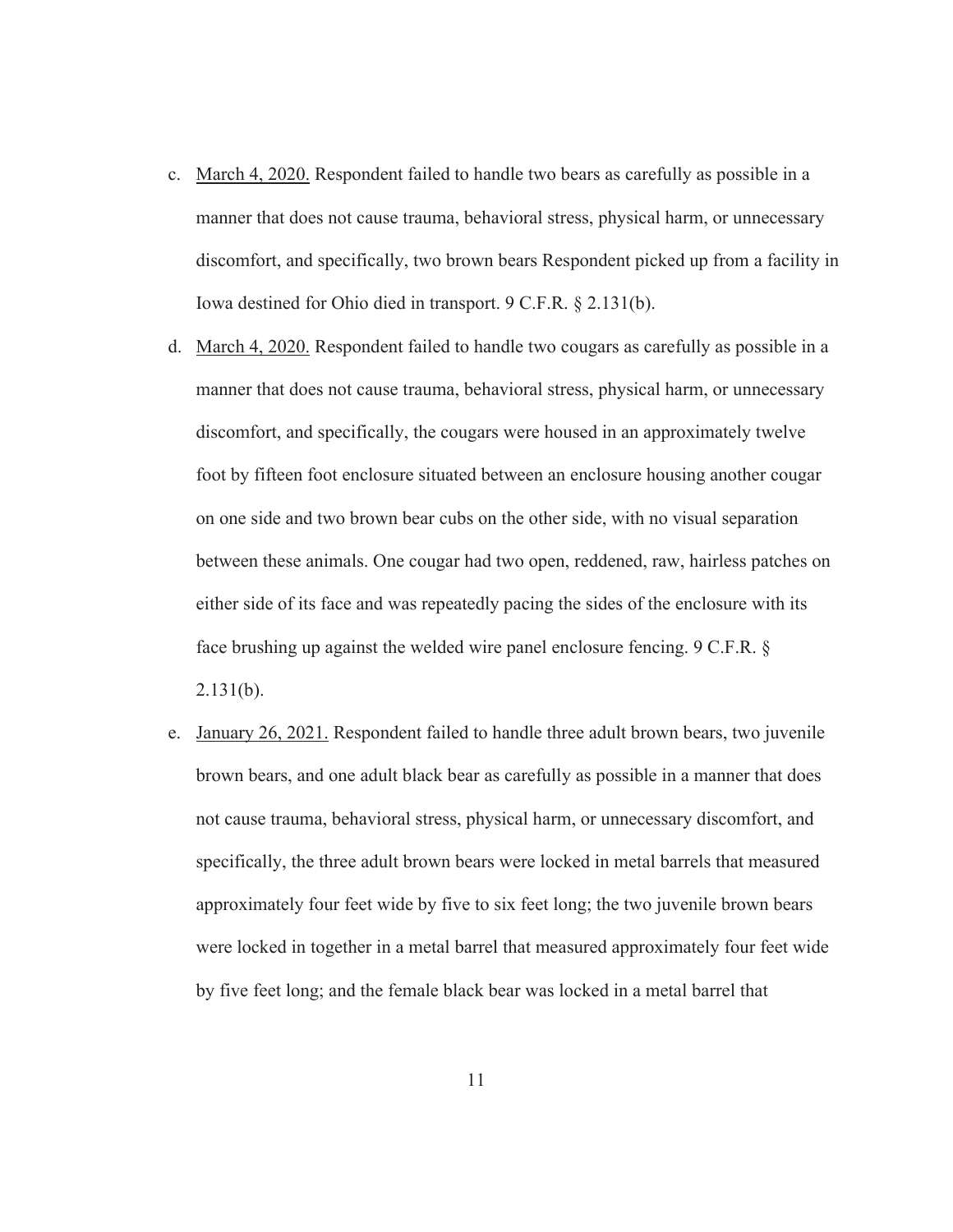measured approximately four feet wide by five to six feet long. Respondent did not provide food or water to these bears. 9 C.F.R. § 2.131(b).

- f. January 29, 2021. Respondent failed to handle three adult brown bears, and one adult black bear and at least two brown bear cubs as carefully as possible in a manner that does not cause trauma, behavioral stress, physical harm, or unnecessary discomfort, and specifically, the three adult brown bears were locked in metal barrels that measured approximately four feet wide by five to six feet long and the female black bear is locked in a metal barrel that measured approximately four feet wide by 5-6 feet long. The female brown bear had cubs locked in the barrel. These bears had no ability to move out of the barrels, no access to food and water and limited ability to self-regulate temperature during winter weather conditions. 9 C.F.R. § 2.131(b).
- 16. On or about October 16, 2019, Respondent acquired three coatimundis from an unlicensed dealer in willful violation of 9 C.F.R. § 2.132(d).
- 17. On or about August 8, 2016, Respondent willfully violated the Regulations, 9 C.F.R. § 2.100(a), by failing to meet the Standards, and specifically, Respondent housed a bear, cougar, and black bear in facilities that were not enclosed by a perimeter fence of sufficient height and structural strength to protect the animals from injury, function as a secondary containment system, and prevent the animals from physical contact with persons or other animals outside the fence. 9 C.F.R. § 3.127(d).
- 18. On or about September 6, 2016, Respondent willfully violated the Regulations, 9 C.F.R. § 2.100(a), by failing to meet the Standards as follows: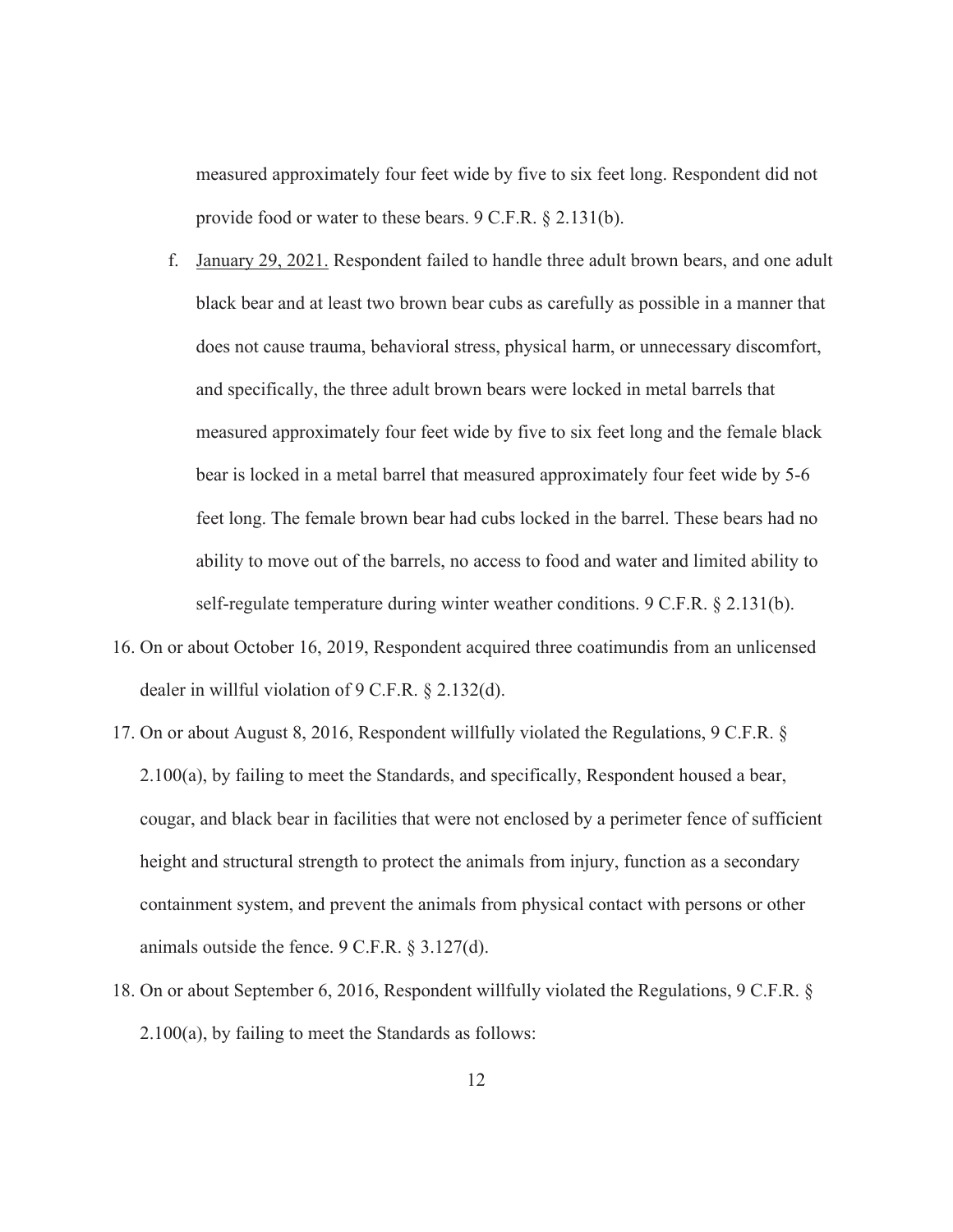- a. Respondent failed to provide potable water to a female wolf. 9 C.F.R. § 3.130.
- b. Respondent housed a wolf in a facility that was not enclosed by a perimeter fence of sufficient height and structural strength to protect the wolf from injury, function as a secondary containment system, and prevent the wolf from physical contact with persons or other animals outside the fence. 9 C.F.R. § 3.127(d).
- c. Respondent failed to keep the wolf's enclosure clean and in good repair, and specifically, the enclosure contained an accumulation of excreta and hair. 9 C.F.R. § 3.131(a).
- d. Respondent failed to transport a wolf in a primary enclosure constructed in such a manner that the structural strength of the primary enclosure was sufficient to contain the animal and to withstand the normal rigors of transportation. 9 C.F.R. § 3.137(a).
- 19. On or about November 1, 2016, Respondent willfully violated the Regulations, 9 C.F.R. § 2.100(a), by failing to meet the Standards, as follows:
	- a. Respondent housed a brown bear in an enclosure with a water receptacle that was in disrepair, putting the bear at risk of dehydration or death. 9 C.F.R. § 3.125(a).
	- b. Respondent housed a ten-month-old brown bear in an enclosure that did not provide it with adequate shade. 9 C.F.R. § 3.127(a).
	- c. Respondent housed three adult bears (two black bears and one brown bear) in an enclosure that did not provide adequate shelter from the elements for all the animals. 9 C.F.R. § 3.127(b).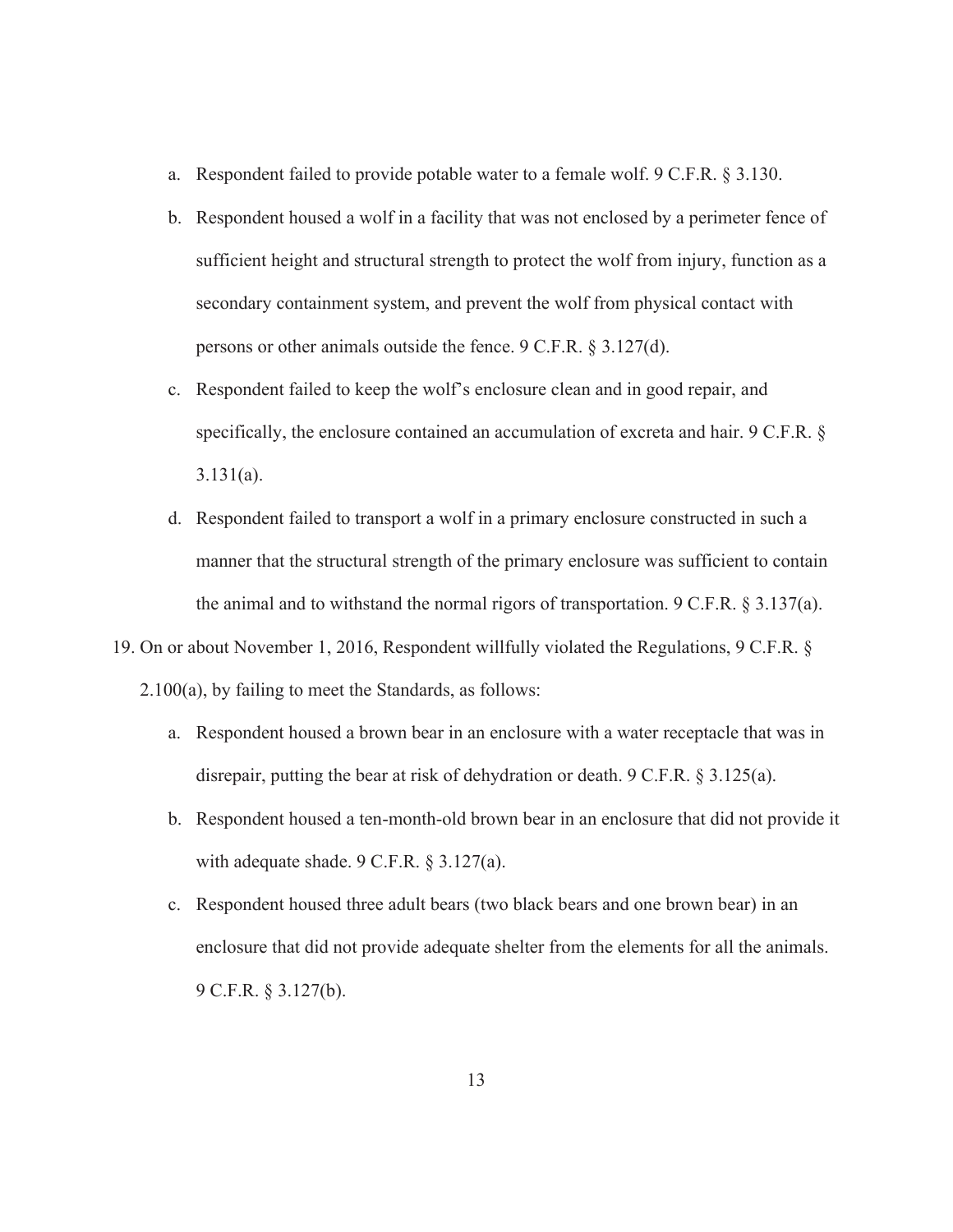- d. Respondent housed three adult bears, one juvenile brown bear, and one cougar in enclosures that did not offer the animals sufficient space to make normal postural and social adjustments. 9 C.F.R. § 3.128.
- e. Respondent failed to provide food that was wholesome, palatable, and free from contamination and of sufficient quantity and nutritive value to maintain all animals in good health. 9 C.F.R. § 3.129(a).
- 20. On or about August 29, 2018, Respondent willfully violated the Regulations, 9 C.F.R. § 2.100(a), by failing to meet the Standards, and specifically, Respondent housed two incompatible cougars in the same enclosure, resulting in the death of one cougar. 9 C.F.R. § 3.133.
- 21. On or about March 29, 2019, Respondent willfully violated the Regulations, 9 C.F.R. § 2.100(a), by failing to meet the Standards, and specifically, Respondent failed to transport a black bear in a primary enclosure constructed in such a manner that the structural strength of the primary enclosure was sufficient to contain the animal and to withstand the normal rigors of transportation. 9 C.F.R. § 3.137(a).
- 22. On or about October 16, 2019, Respondent willfully violated the Regulations, 9 C.F.R. § 2.100(a), by failing to meet the Standards, as follows:
	- a. Respondent failed to provide potable water to a fox, coyote, and North American badger. 9 C.F.R. § 3.130.
	- b. Respondent failed to provide potable water to all of his dogs. 9 C.F.R. § 3.130.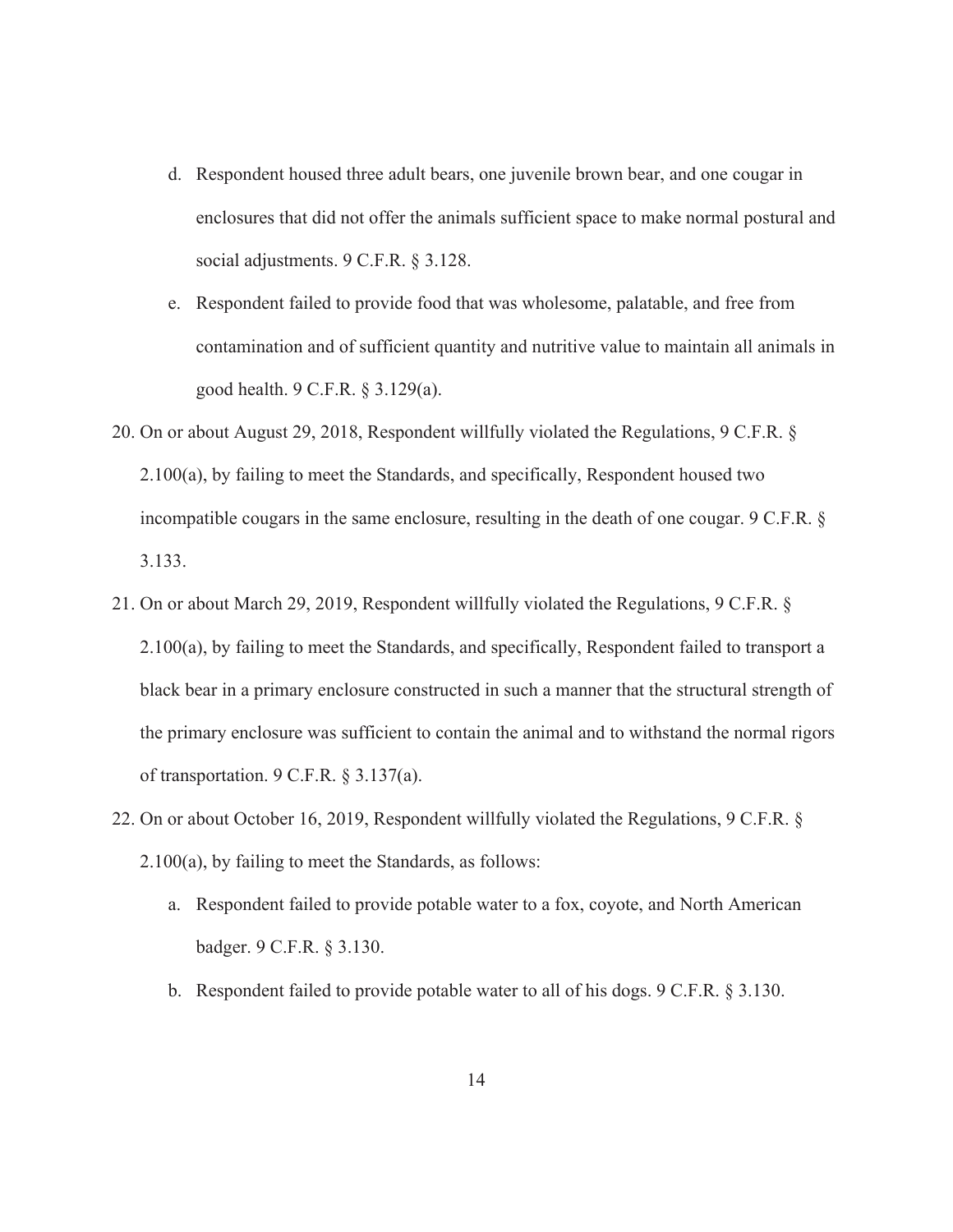- c. Respondent failed to clean and sanitize dog enclosures of excessive feces and old bones as required.  $9 \text{ C.F.R. } § 3.11(a)$ .
- d. Respondent housed a coyote, fox, and North American badgers in facilities that were not enclosed by a perimeter fence of sufficient height and structural strength to protect these animals from injury, function as a secondary containment system, and prevent the animals from physical contact with persons or other animals outside the fence. 9 C.F.R. § 3.127(d).
- e. Respondent housed dogs in enclosures that contained shelters that did not protect the dogs from the elements and lacked adequate bedding to protect the dogs from the cold. 9 C.F.R. § 3.4(b).
- f. Respondent housed dogs in enclosures that were in disrepair, or otherwise failed to meet the minimum Standards. 9 C.F.R. § 3.6(a).
- g. Respondent failed to clean and sanitize food receptacles as required. 9 C.F.R. § 3.9.
- h. Respondent failed to keep the cougars' enclosure clean, and specifically, the enclosure contained an excessive amount of excreta. 9 C.F.R. § 3.131(a).
- i. Respondent housed adult bears in an enclosure with a rusty, elevated food container that was in disrepair, putting the bears at risk for serious injury.  $9 \text{ C.F.R.} \$   $3.125(a)$ .
- 23. On or about March 4, 2020, Respondent willfully violated the Regulations, 9 C.F.R. §
	- 2.100(a), by failing to meet the Standards, as follows:
		- a. Respondent housed two brown bear cubs in an enclosure that had large holes under its fence, which could cause injury. 9 C.F.R. § 3.125(a).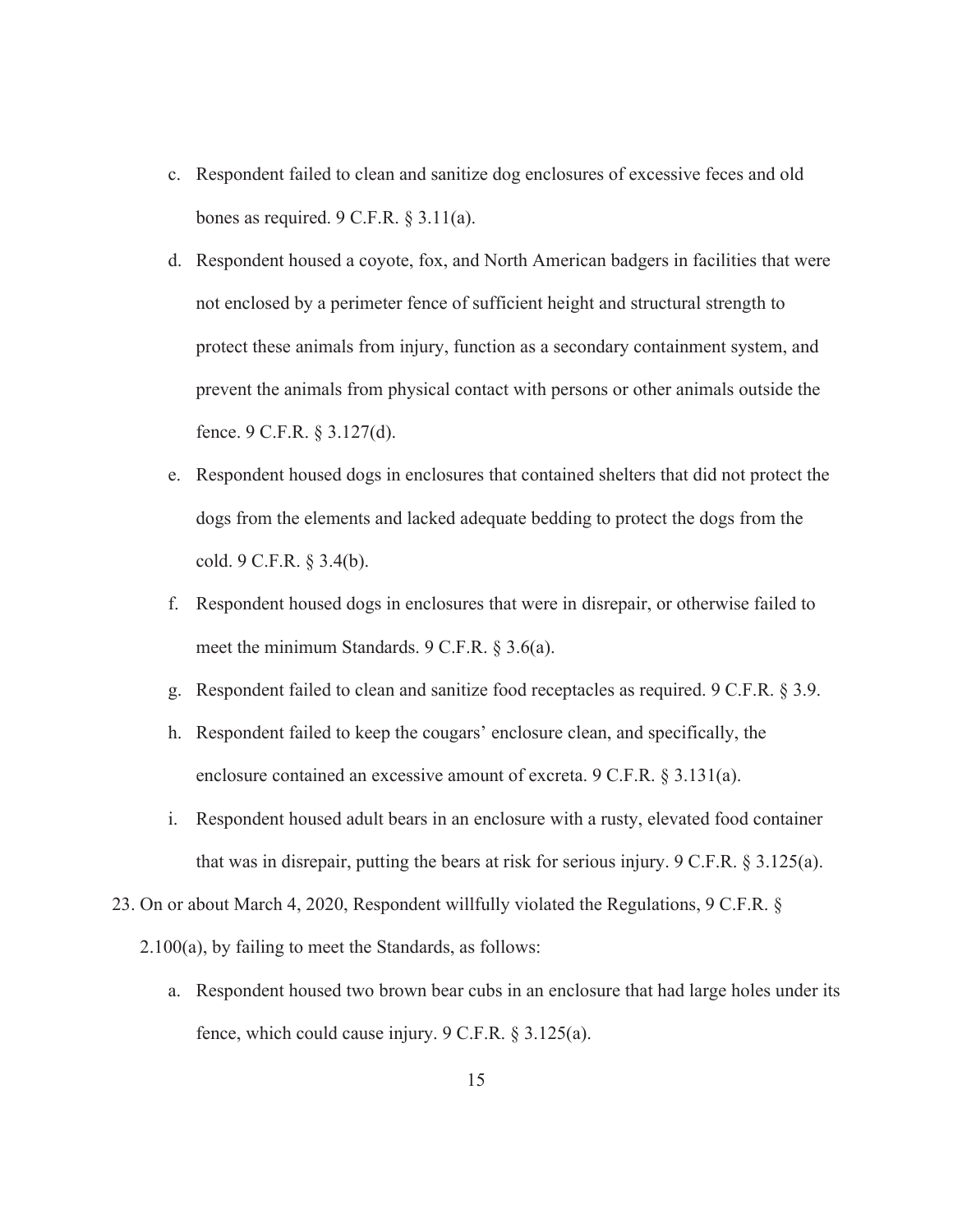- b. Respondent failed to provide potable water to a North American badger. 9 C.F.R. § 3.130.
- c. Respondent housed two wolf hybrids in an enclosure that was in disrepair, or otherwise failed to meet the minimum Standards. 9 C.F.R. § 3.6(a).
- d. Respondent housed hybrid dogs in an enclosure that contained a shelter that did not protect the dogs from the elements. 9 C.F.R. § 3.4(b).
- e. Respondent failed to develop, document, and follow an appropriate plan for exercise for dogs, as required. 9 C.F.R. § 3.8.
- f. Respondent failed to clean and sanitize hybrid dog enclosures of excessive feces and old bones as required. 9 C.F.R. § 3.11(a).
- g. Respondent housed a fox in an enclosure with a small shelter box that was in disrepair, leaving sharp edges of sheet metal exposed. 9 C.F.R. § 3.125(a).
- h. Respondent failed to provide a coyote with adequate shelter from the elements. 9 C.F.R. § 3.127(b).
- i. Respondent housed a coyote, fox, and North American badgers in facilities that were not enclosed by a perimeter fence of sufficient height and structural strength to protect the animals from injury, function as a secondary containment system, and prevent the animals from physical contact with persons or other animals outside the fence. 9 C.F.R. § 3.127(d).
- j. Respondent failed to maintain food receptacles clean and sanitary and accessible to all animals in the enclosure. 9 C.F.R. § 3.129(b).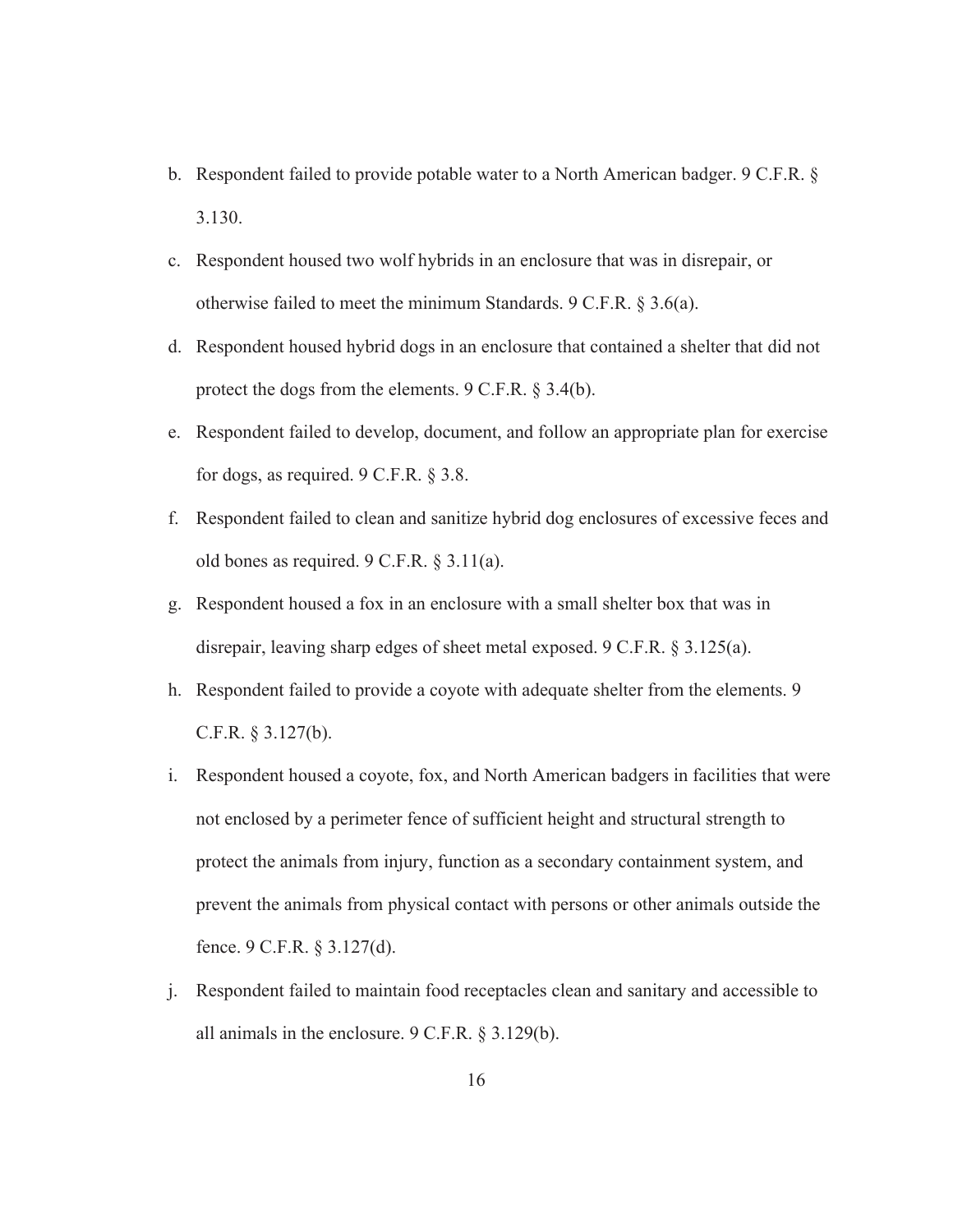- k. Respondent failed to clean and sanitize food receptacles for three hybrid dogs, as required. 9 C.F.R. § 3.9.
- l. Respondent failed to provide potable water to two wolf hybrids. 9 C.F.R. § 3.10.

24. On or about January 26, 2021, Respondent willfully violated the Regulations, 9 C.F.R. § 2.100(a), by failing to meet the Standards, as follows:

- a. Respondent housed three adult brown bears in enclosures that did not provide each of the animals with sufficient space to make normal postural and social adjustments with adequate freedom of movement. Specifically, three brown bears were locked in metal barrels that measured approximately four feet wide by five to six feet long. 9 C.F.R. § 3.128.
- b. Respondent housed two juvenile brown bears in enclosures that did not provide each of the animals with sufficient space to make normal postural and social adjustments with adequate freedom of movement. Specifically, the two juvenile bears were locked in a metal barrel that measured approximately four feet wide by five feet long. 9 C.F.R. § 3.128.
- c. Respondent housed one adult black bear in an enclosure that did not provide it with sufficient space to make normal postural and social adjustments with adequate freedom of movement. Specifically, the female black bear was locked in a metal barrel that measured approximately four feet wide by five to six feet in length. 9 C.F.R. § 3.128.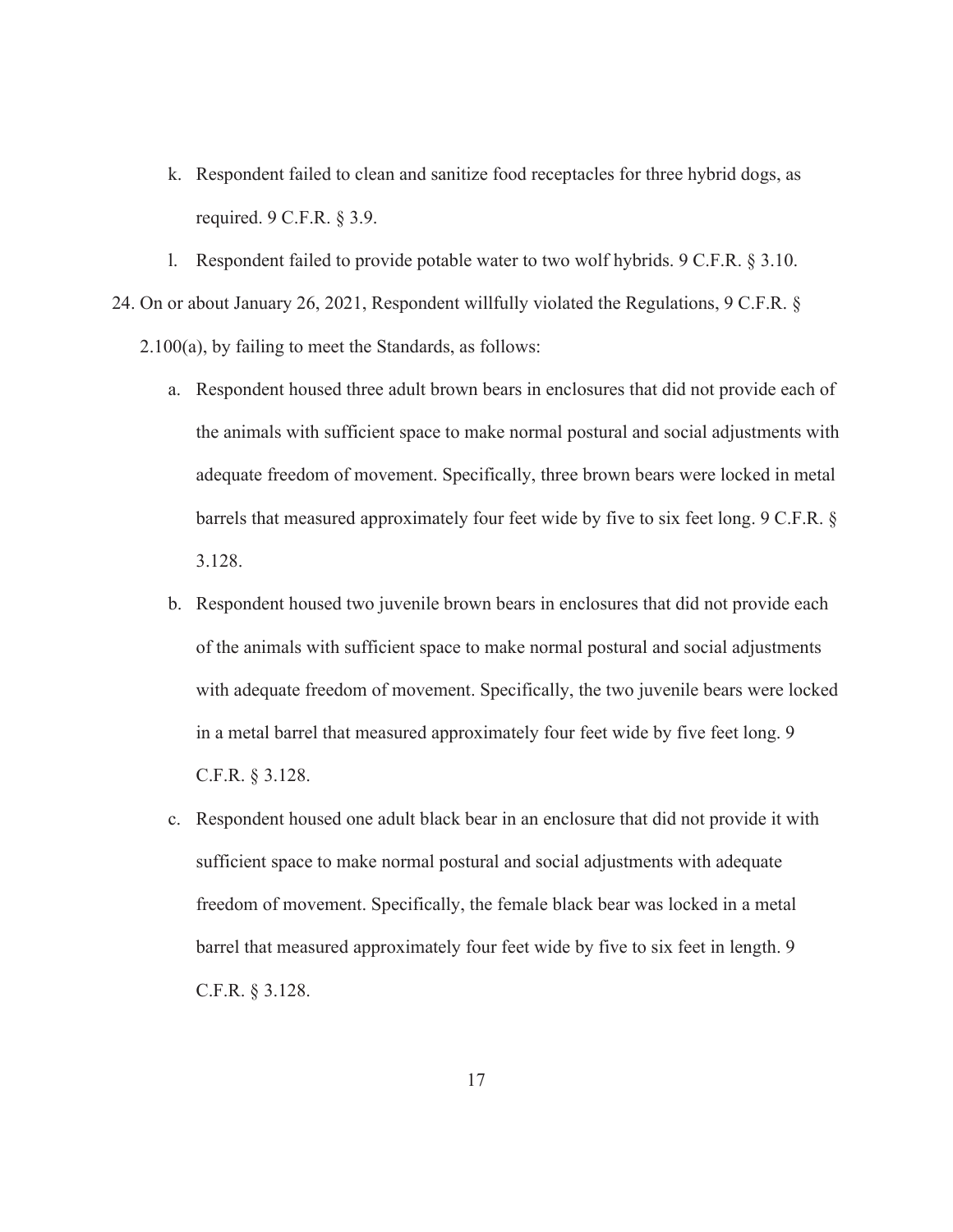- d. Respondent housed a brown bear in an enclosure with jagged and sharp edges around its entry/exit, putting the bear at risk for serious injury. 9 C.F.R. § 3.125(a).
- e. Respondent failed to store the cougars' food supplies in facilities that adequately protects the food from deterioration, molding, or contamination by vermin. 9 C.F.R. §  $3.125(c)$ .
- f. Respondent housed three adult brown bears, two juvenile brown bears, and one adult black bear, in locked barrels that lacked adequate shelter from inclement weather. 9 C.F.R. § 3.127(b).
- g. Respondent housed two cougars in enclosures that lacked adequate shelter from inclement weather, specifically once enclosure had excessively wet bedding. 9 C.F.R.  $§$  3.127(b).
- h. Respondent failed to provide food that was wholesome, palatable, and free from contamination and of sufficient quantity and nutritive value to maintain the animals in good health. 9 C.F.R. § 3.129(a).
- i. Respondent failed to ensure that the bears and cougars had accessible potable water. 9 C.F.R. § 3.130.
- 25. On or about January 29, 2021, Respondent willfully violated the Regulations, 9 C.F.R. § 2.100(a), by failing to meet the Standards, as follows:
	- a. Respondent housed a black bear in an enclosure that did not provide adequate shelter from the elements. Specifically, the shelter was a metal barrel with a diameter of approximately four feet and a length of approximately five to six feet, which creates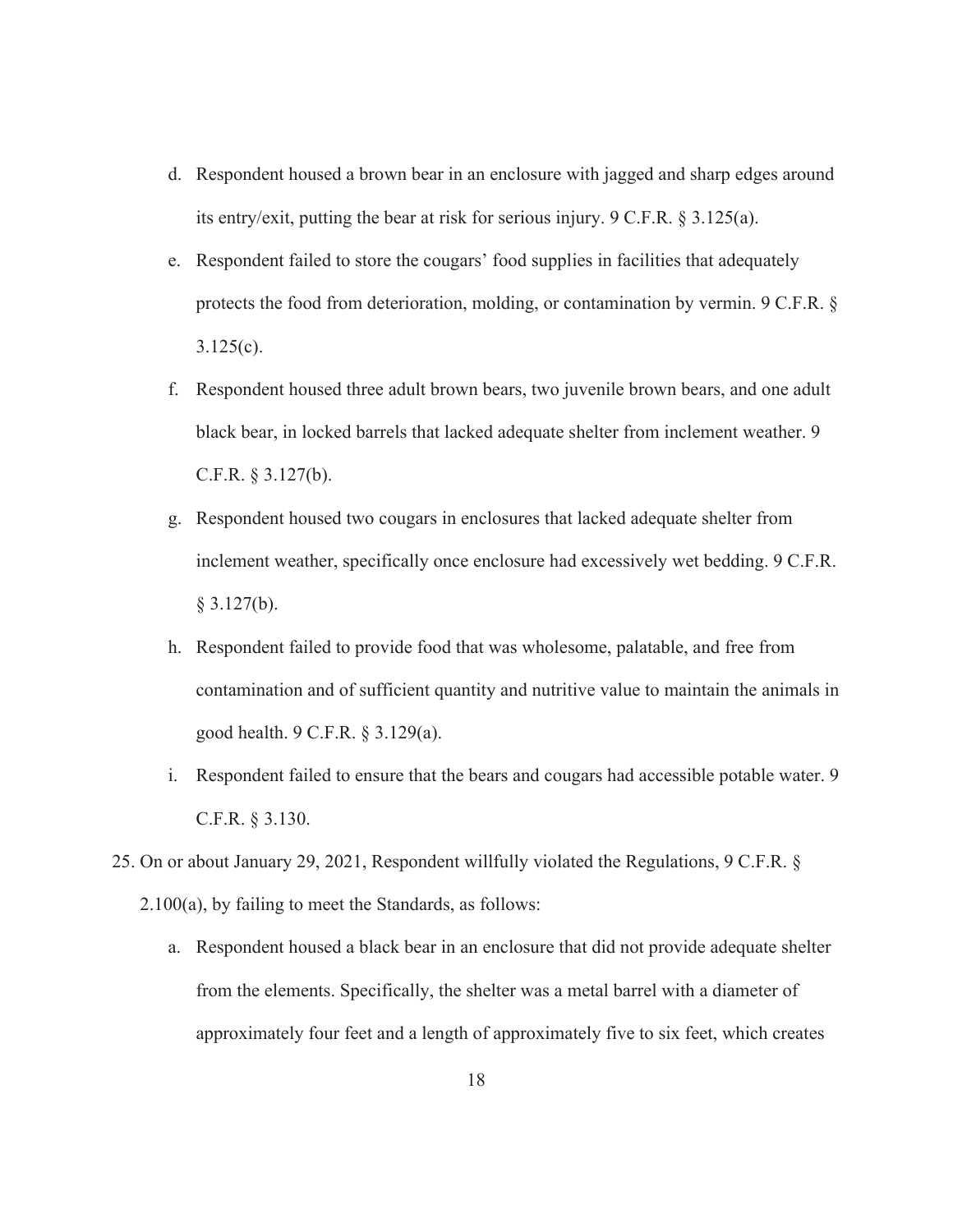an environment around the bear that is too cold for the current outdoor temperatures. 9 C.F.R. § 3.127(b).

- b. Respondent housed three adult brown bears and three bear cubs in an enclosure that did not provide adequate shelter from the elements. Specifically, the brown bears' shelters consisted of metal barrels with a diameter of approximately four feet and a length of approximately five to six feet, which creates an environment around the bears that is too cold for the current outdoor temperatures. 9 C.F.R. § 3.127(b).
- c. Respondent housed three adult brown bears and three bear cubs in enclosures that did not provide each of the animals with sufficient space to make normal postural and social adjustments with adequate freedom of movement. Specifically, three brown bears were locked in metal barrels that measured approximately four feet wide by five to six feet long. 9 C.F.R. § 3.128.
- d. Respondent housed a black bear in an enclosure that did not provide it with sufficient space to make normal postural and social adjustments with adequate freedom of movement. Specifically, the black bear was locked in a metal barrel that measured approximately four feet wide by five to six feet long. 9 C.F.R. § 3.128.
- e. Respondent failed to provide food that was wholesome, palatable, and free from contamination and of sufficient quantity and nutritive value to maintain all animals in good health. 9 C.F.R. § 3.129(a).
- f. Respondent failed to provide potable water to two adult brown bears and two juvenile brown bears. 9 C.F.R. § 3.130.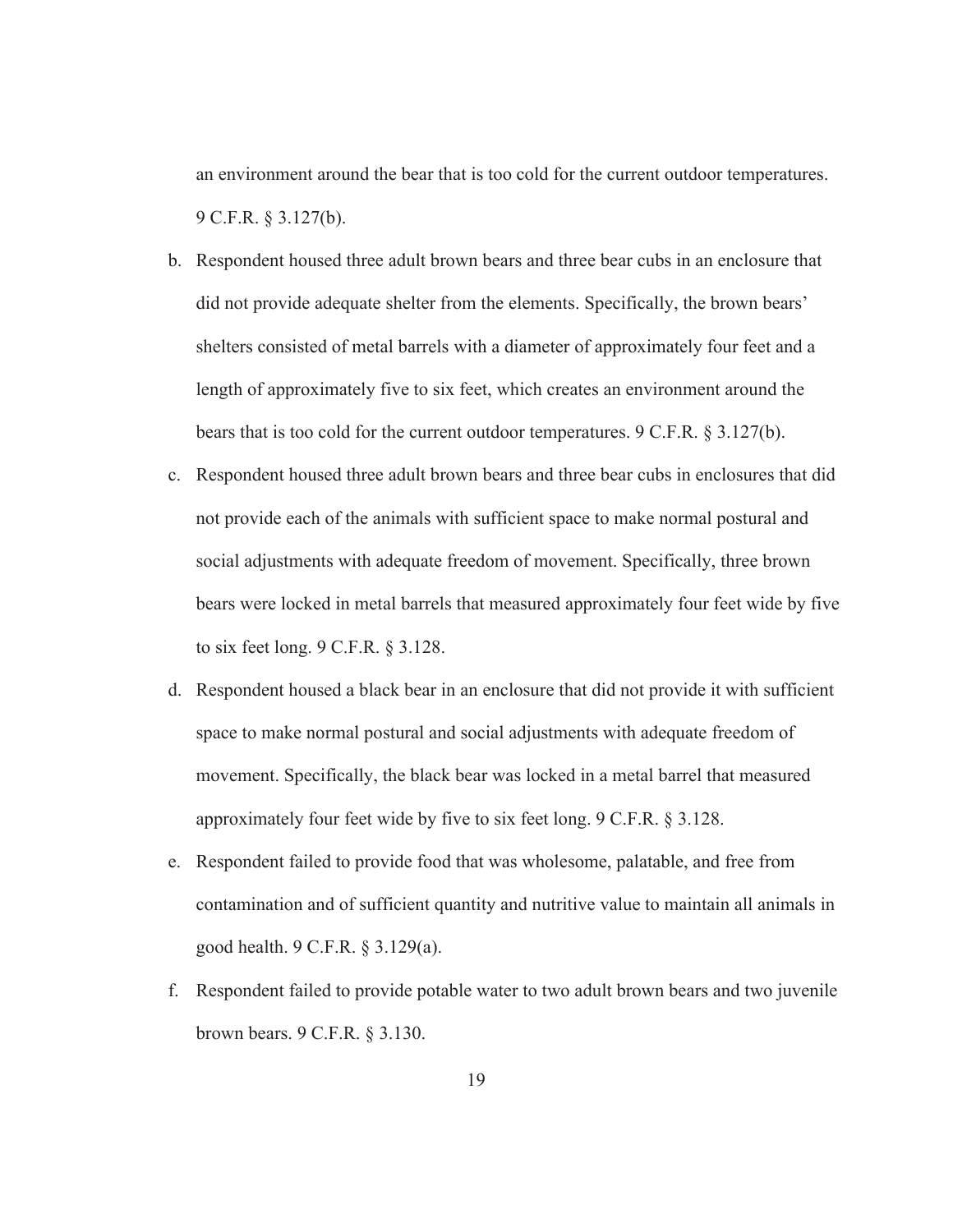- 26. On or about February 1, 2021, Respondent willfully violated the Regulations, 9 C.F.R. § 2.100(a), by failing to meet the Standards, as follows:
	- a. Respondent housed two brown bear cubs in an enclosure that had large holes under its fence, which could cause injury. 9 C.F.R. § 3.125(a).
	- b. Respondent housed three adult bears (two female brown bears and one male brown bear) in an enclosure that did not provide adequate shelter from the elements for all the animals. Specifically, the bears' shelter consisted of a metal barrel with a diameter of approximately five and a half feet and a length of approximately six feet, which would necessitate these animals lying on top of one another in order for all bears to access the shelter at the same time. 9 C.F.R. § 3.127(b).
	- c. Respondent housed two adult black bears in an enclosure that did not provide adequate shelter from the elements for all the animals. Specifically, the shelter was a metal barrel with a diameter of approximately four feet and a length of approximately five to six feet, which would necessitate these animals lying on top of one another in order for all bears to access the shelter at the same time. 9 C.F.R. § 3.127(b).
	- d. Respondent housed two juvenile brown bears in an enclosure that did not provide adequate shelter from the elements for all the animals. Specifically, the shelters provided consisted of one metal barrel and one square plastic tank, and only the metal barrel had bedding material. 9 C.F.R. § 3.127(b).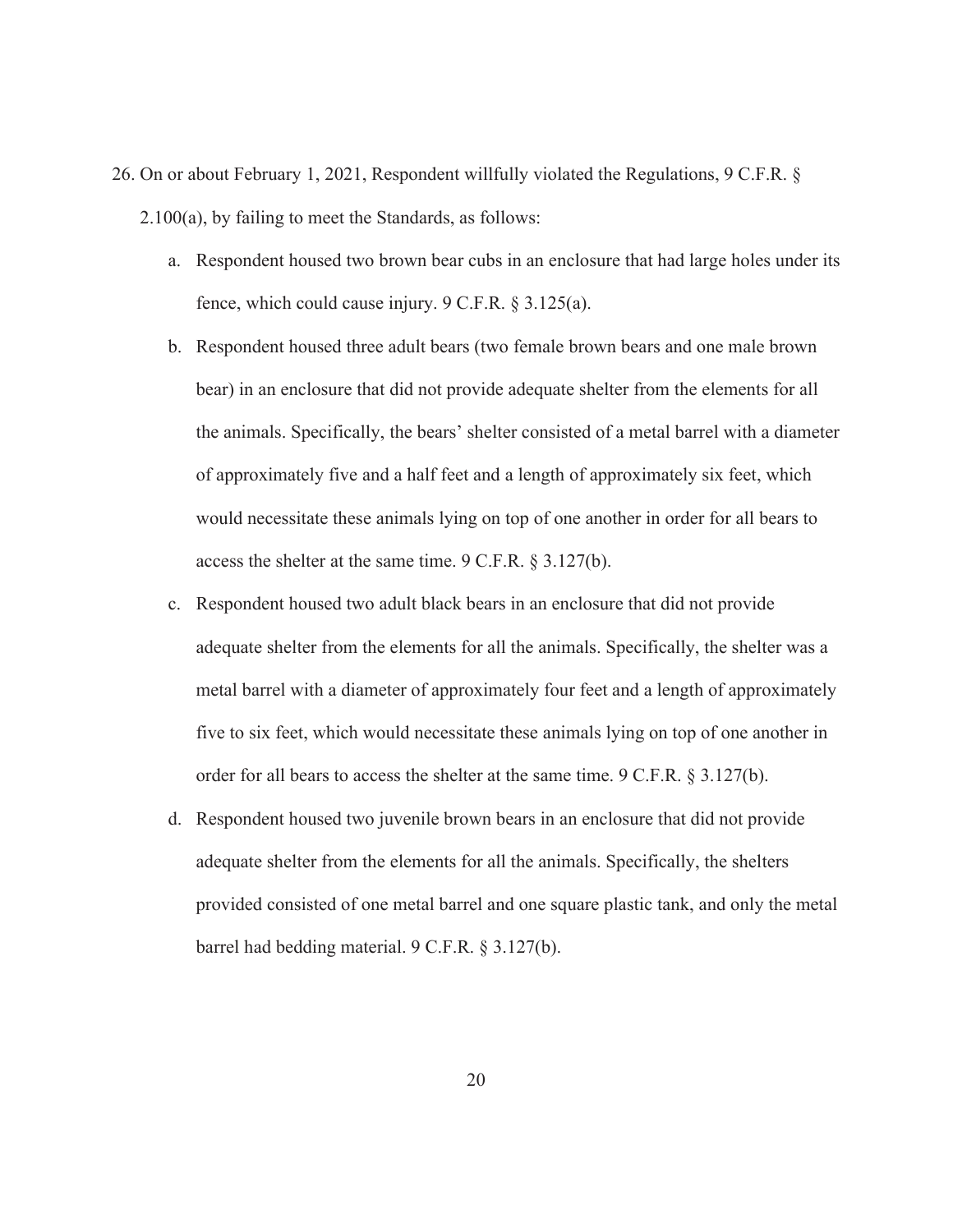- e. Respondent failed to provide food that was wholesome, palatable, and free from contamination and of sufficient quantity and nutritive value to maintain all animals in good health. 9 C.F.R. § 3.129(a).
- 27. On or about February 2, 2021, Respondent willfully violated the Regulations, 9 C.F.R. § 2.100(a), by failing to meet the Standards, and specifically, Respondent housed seven bears in enclosures that did not provide adequate shelter from the elements for all the animals. 9 C.F.R. § 3.127(b).
- 28. On or about February 17, 2021, Respondent willfully violated the Regulations, 9 C.F.R. § 2.100(a), by failing to meet the Standards, as follows:
	- a. Respondent housed three brown bears in an enclosure that did not provide adequate shelter from the elements for all the animals. Specifically, the metal barrel shelters had a combination of wet and soiled bedding and wet snow-covered blankets, which did not provide appropriate insulation. 9 C.F.R. § 3.127(b).
	- b. Respondent housed two black bears in an enclosure that did not provide adequate shelter from the elements for all the animals. Specifically, the metal barrel shelters had almost no bedding in much of the barrel and a large hole is visible in the bottom of the barrel and the male black bear's shelter has no bedding. The combination of wet and soiled bedding and wet snow-covered blankets do not provide appropriate insulation. 9 C.F.R. § 3.127(b).
	- c. Respondent housed two juvenile brown bears in an enclosure that did not provide adequate shelter from the elements for all the animals. Specifically, the metal barrel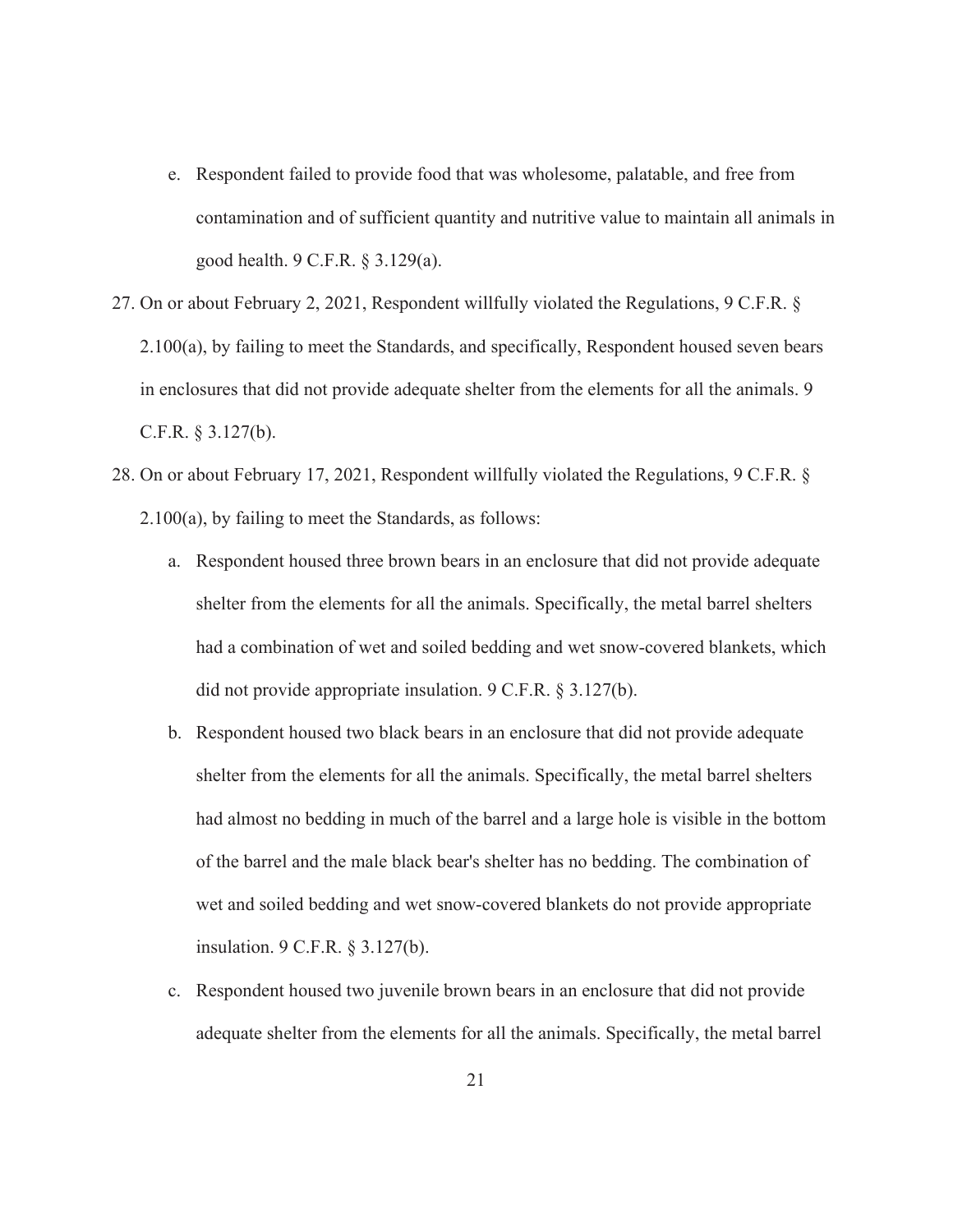and plastic tank shelters had a combination of wet and soiled bedding and wet snowcovered blankets, which did not provide appropriate insulation. 9 C.F.R. § 3.127(b).

- d. Respondent housed an adult cougar in facilities that were not enclosed by a perimeter fence of sufficient height and structural strength to protect the animals from injury, function as a secondary containment system, and prevent the animals from physical contact with persons or other animals outside the fence. 9 C.F.R. § 3.127(d).
- e. Respondent failed to provide food that was wholesome, palatable, and free from contamination and of sufficient quantity and nutritive value to maintain all animals in good health. 9 C.F.R. § 3.129(a).
- f. Respondent failed to provide potable water to three adult brown bears, two juvenile brown bears, two adult black bears and three adult cougars. 9 C.F.R. § 3.130.
- 29. On or about February 18, 2021, Respondent willfully violated the Regulations, 9 C.F.R. § 2.100(a), by failing to meet the Standards, as follows:
	- a. Respondent housed three brown bears in an enclosure that did not provide adequate shelter from the elements for all the animals. Specifically, the metal barrel shelters had a combination of wet and soiled bedding and wet snow-covered blankets, which did not provide appropriate insulation. 9 C.F.R. § 3.127(b).
	- b. Respondent housed two black bears in an enclosure that did not provide adequate shelter from the elements for all the animals. Specifically, the metal barrel shelters had almost no bedding in much of the barrel and a large hole is visible in the bottom of the barrel and the male black bear's shelter has no bedding. The combination of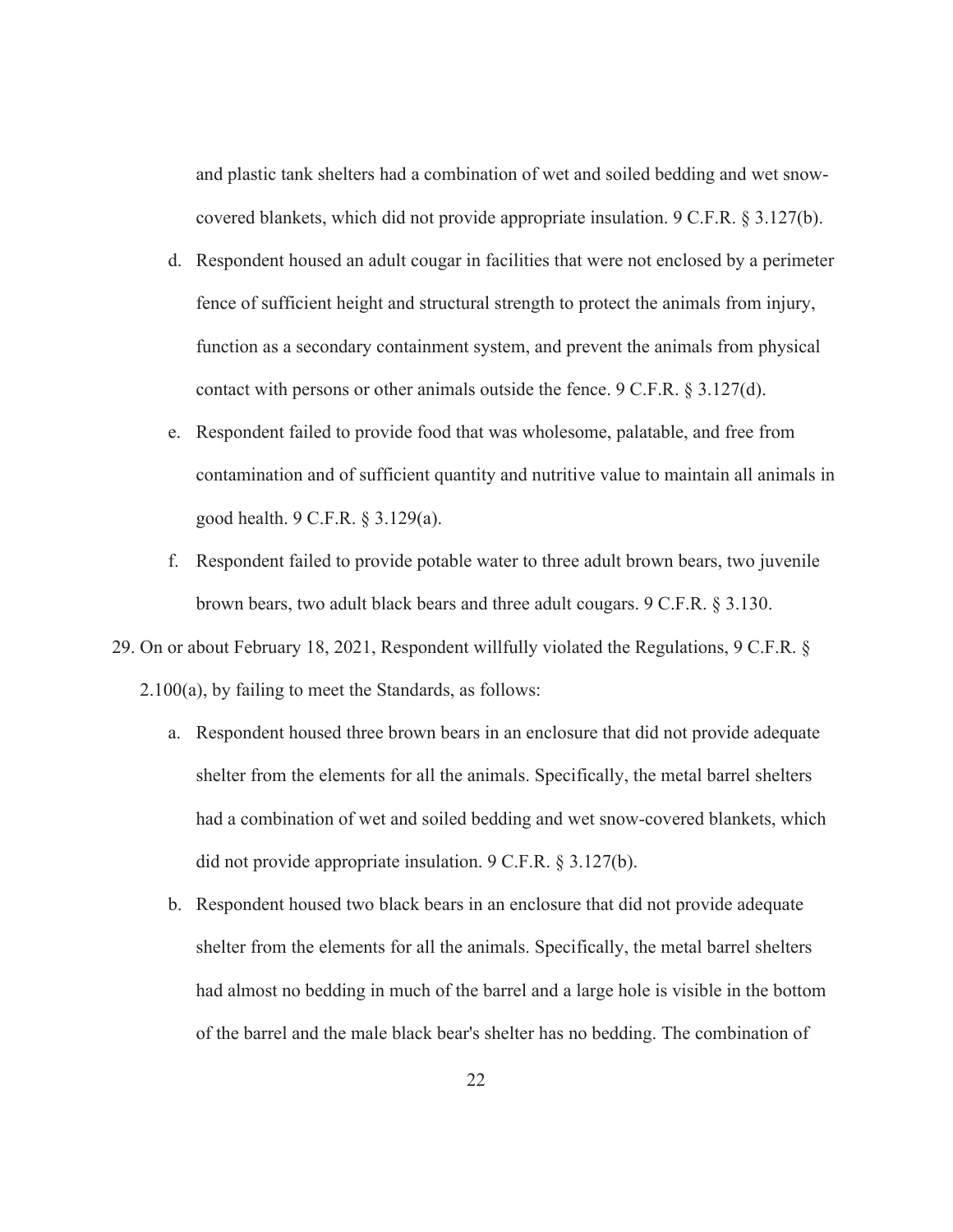wet and soiled bedding and wet snow-covered blankets do not provide appropriate insulation. 9 C.F.R. § 3.127(b).

- c. Respondent housed two juvenile brown bears in an enclosure that did not provide adequate shelter from the elements for all the animals. Specifically, the metal barrel and plastic tank shelters had a combination of wet and soiled bedding and wet snowcovered blankets, which did not provide appropriate insulation. 9 C.F.R. § 3.127(b).
- d. Respondent housed a cougar in an enclosure that did not provide adequate shelter from the elements. Specifically, one plastic tank shelter had fresh bedding placed on top of the old wet soiled bedding, while the second shelter had only wet and soiled bedding. The remainder of the enclosure was covered under several inches of snow. 9 C.F.R. § 3.127(b).
- 30. On or about March 9, 2021, Respondent willfully violated the Regulations, 9 C.F.R. § 2.100(a), by failing to meet the Standards, and specifically, Respondent failed to provide bear cubs with wholesome food to maintain them in good health, and prepared with consideration for their species, ages, and size. 9 C.F.R. § 3.129(a).
- 31. On or about April 15, 2021, Respondent willfully violated the Regulations, 9 C.F.R. § 2.100(a), by failing to meet the Standards, as follows:
	- a. Respondent failed to maintain a safe and effective program for the control of insects, ectoparasites, and avian and mammalian pests, which affected the health and wellbeing of two cougars. 9 C.F.R. § 3.131(d).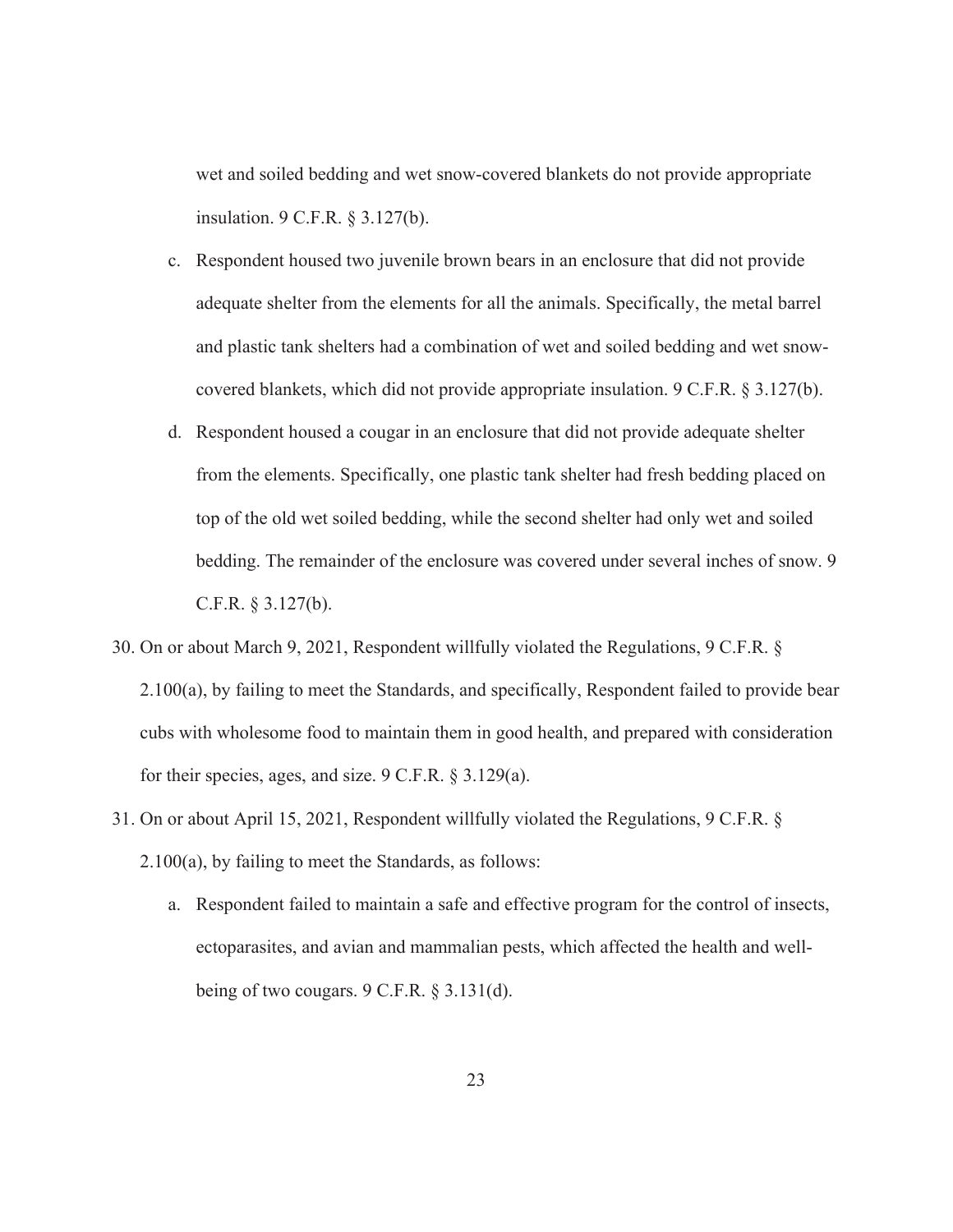b. Respondent failed to provide cougars with wholesome food to maintain them in good health, and prepared with consideration for their species, ages, and size. Specifically, Respondent fed adult cougars chicken leg quarters without adding dietary supplements. 9 C.F.R. § 3.129(a).

### **ORDER**

- 1. Complainant's Motion for Default is GRANTED.
- 2. Respondent Robert Sawmiller, his agents and employees, successors and assigns, directly or through any corporate or other device, shall cease and desist from violating the AWA and the Regulations and Standards.
- 3. AWA license number 31-C-0221 is revoked.
- 4. Respondent is assessed a civil penalty of \$53,600, which shall be payable to the Treasurer of the United States.

 This Decision and Order shall be final and effective without further proceedings thirty-five (35) days after service, unless an appeal to the Judicial Officer is filed with the Hearing Clerk within thirty (30) days after service as provided in sections 1.139 and 1.145 of the Rules of Practice (7 C.F.R. §§ 1.139 and 1.145).